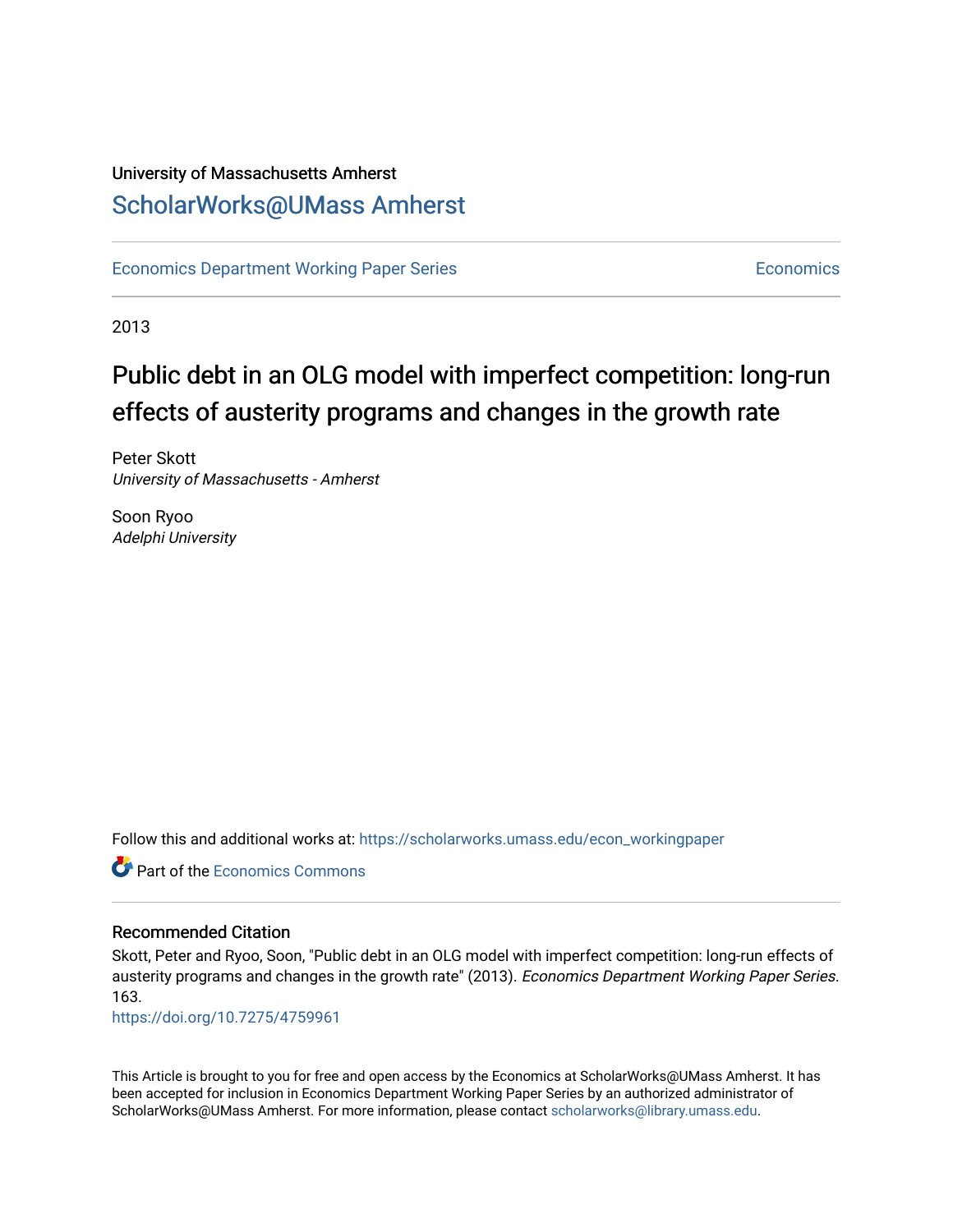# **DEPARTMENT OF ECONOMICS**

**Working Paper**

# **Public debt in an OLG model with imperfect competition: long-run effects of austerity programs and changes in the growth rate**

by

Peter Skott and Soon Ryoo

Working Paper 2013-10



# **UNIVERSITY OF MASSACHUSETTS AMHERST**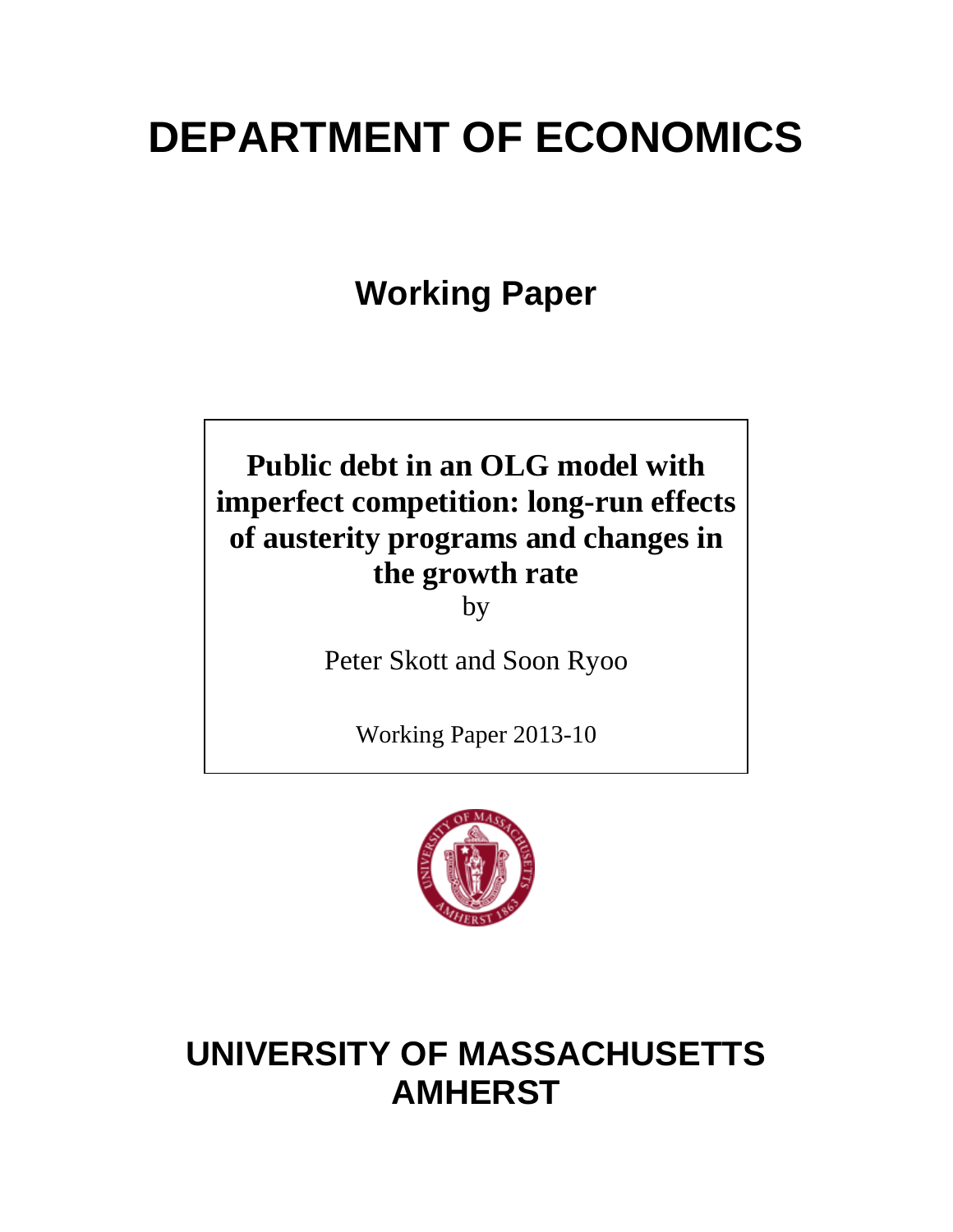# Public debt in an OLG model with imperfect competition: long-run effects of austerity programs and changes in the growth rate

Peter Skott<sup>†</sup> and Soon Ryoo<sup>‡</sup>

September 8, 2013

#### Abstract

We show that (i) dynamic inefficiency may be empirically relevant in a modified Diamond model with imperfect competition, (ii) if fiscal policy is used to avoid inefficiency and maintain an optimal capital intensity, the required debt ratio will be inversely related to the growth rate, and (iii) austerity policies - reductions in government consumption and entitlement programs for the old generation  $-$  raise the required debt ratio.

JEL classification: E62, E22

Key words: Public debt, dynamic efficiency, growth effects, austerity.

Early versions of this paper have been presented at the Eastern Economic Association Meetings, the Analytical Political Economic Workshop, Queen Mary, University of London, and in seminars at the University of Massachusetts and Aalborg University. Comments and suggestions from two anonymous referees have greatly influenced this version of the paper.

<sup>&</sup>lt;sup>†</sup>Department of Economics, University of Massachusetts, Amherst, MA 01003, USA, and Aalborg University; email: pskott@econs.umass.edu.

<sup>&</sup>lt;sup>‡</sup>Department of Finance and Economics, Adelphi University, Garden City, NY 11530, USA; email: sryoo@adelphi.edu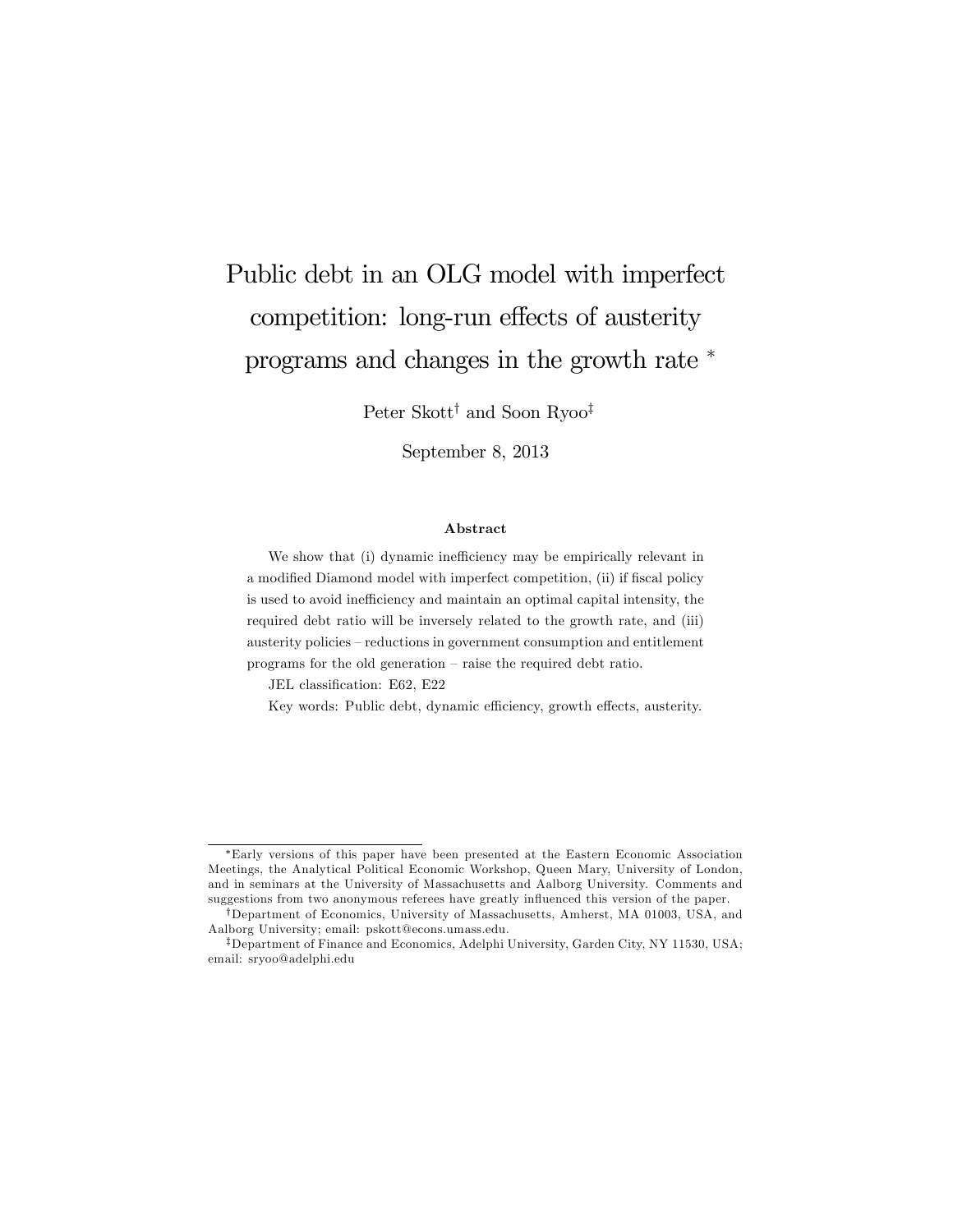#### 1 Introduction

Diamond (1965) provides a classic analysis of public debt in dynamically inefficient economies. His well-known results gain real-world significance insofar as actual economies become dynamically inefficient in the absence of public debt. The general consensus seems to be that this is not the case: empirically the rate of return on capital appears to exceed the rate of growth.

The empirical argument has two potential weaknesses. To ascertain the need for fiscal policy and public debt one would need to evaluate the rate of return in a state without public debt; it is not sufficient to show that dynamic efficiency may hold if the evidence applies to an economy with significant amounts of public debt. Second, the standard efficiency criterion  $-$  that the rate of return exceed the growth rate  $\overline{\phantom{a}}$  is based on the identification of the rate of return with the marginal product of capital. This identification breaks down under imperfect competition. Dynamic inefficiency, as a result, may be empirically relevant.

Our analysis is motivated by the recent focus on public debt in policy debates. Some of the striking findings in Reinhart and Rogoff (2010) have been discredited (Herndon et al. 2013) and claims that high debt reduces economic growth have been challenged by a number of studies (e.g. Irons and Bivens (2010), Dube (2013), Basu (2013)). But the challenges have been largely empirical. Our analysis contributes a theoretical perspective. We find a relationship between debt and growth rates, but the causal link unambiguously runs from growth to debt: a low growth rate generates a high steady-growth ratio of debt to income if fiscal policy is used to avoid dynamic inefficiency and maintain an optimal capital intensity. The analysis also shows that austerity policies have paradoxical effects: reductions in government consumption and in entitlement programs for the old generation raise the long-run debt ratio.

OLG models with imperfect competition have been developed by, among others, díAspremont et al. (1995), Pagano (1990) and Jacobsen and Schultz (1994). Like our analysis in this paper, these models examine the potential usefulness of fiscal policy. But this similarity masks fundamental differences in the structure of the models and the nature of the fiscal effects. Assuming Cournot competition, d'Aspremont et al. show that fiscal policy can be used to influence the equilibrium markup which  $\sim$  along with an elastic labor supply  $\sim$ determines equilibrium employment; the model has no capital and no dynamic inefficiency, and the government balances its budget in each period. The details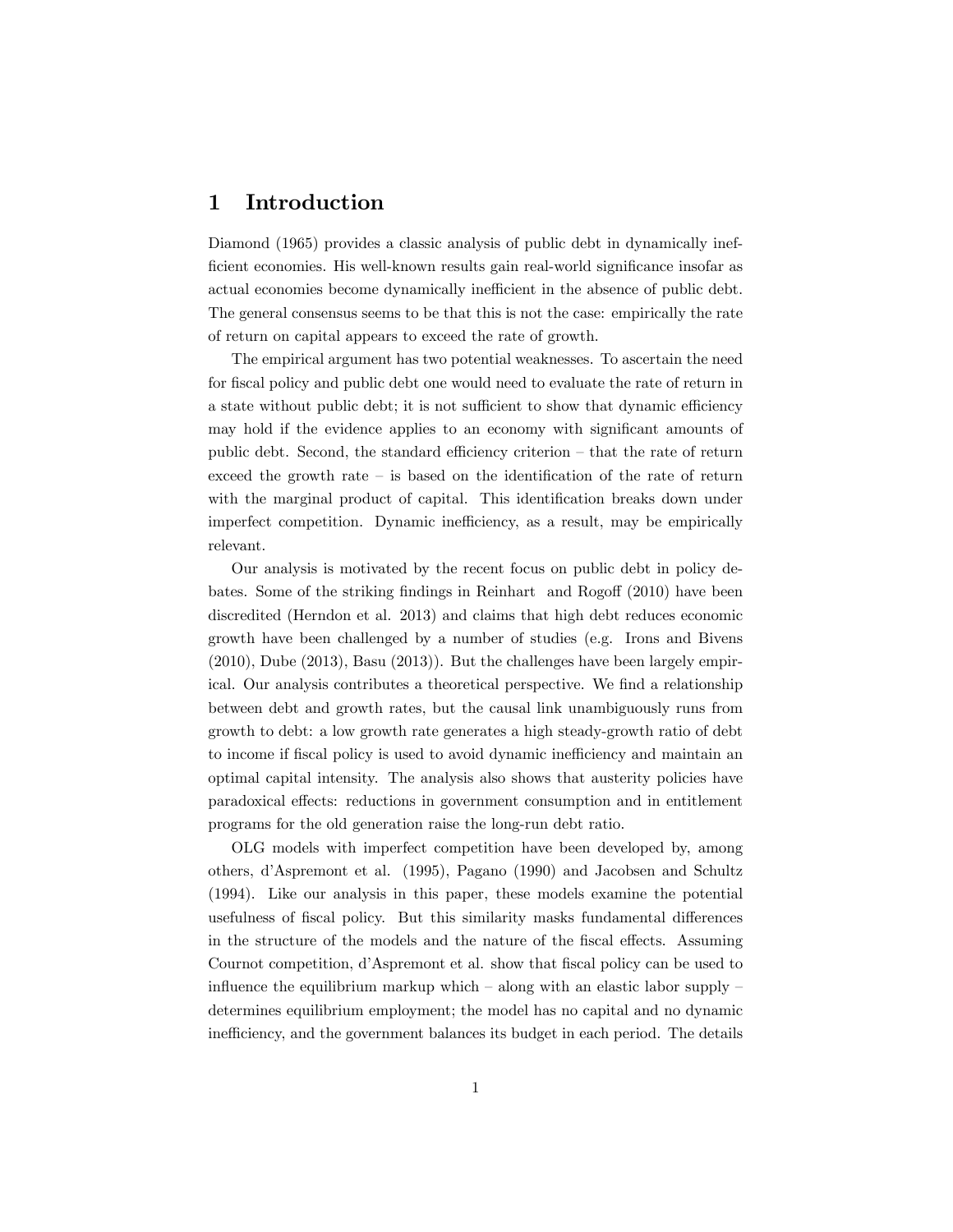are different in Pagano and Jacobsen and Schultz, but the fiscal effects run through changes in competition and market power in these papers too. By contrast, the markup is constant in our setting, and we treat the labor supply as inelastic; our focus is on dynamic efficiency and the dynamics of public debt.<sup>1</sup>

Public debt dynamics have been examined in an OLG setting by Chalk  $(2000)$ . Assuming a constant primary deficit per worker, he finds that even if the economy is dynamically inefficient when public debt is zero, a constant primary deficit may be unsustainable. Moreover, in those cases where a primary deficit is sustainable, convergence is to a steady growth path that is dynamically inefficient. These results invite several questions. Why would a government want to pursue policies of this kind? Why focus on trajectories that keep a constant primary deficit? Economic analysis of monetary policy typically looks for optimal policies (or policy rules), given some welfare function and a model of how the economy operates. Our analysis of fiscal policy is in a similar spirit.<sup>2</sup>

Section 2 presents the basic model with imperfect competition. Taxation and public debt are added in section 3. Section 4 discusses implications of the analysis, and section 5 offers some concluding remarks.

#### 2 An OLG model with imperfect competition

**Production** There is a continuum of young agents indexed by j with  $j \in$  $[0, L_t]$ . The population grows at the rate n,  $L_{t+1} = (1 + n)L_t$ . Agents live for two periods: they work in the first period and live off their savings in the second. In addition to a labor endowment, each agent has the know-how to produce a particular intermediate good using capital and labor. A CES production function describes the production of the intermediate goods  $y_{it}$ :

$$
y_{jt} = [\alpha(\sigma k_{jt})^{\gamma} + (1 - \alpha)(\lambda l_{jt})^{\gamma}]^{1/\gamma}, \quad 0 < \alpha < 1, \ \gamma < 1
$$
 (1)

where  $k_{jt}$  and  $l_{jt}$  denote the inputs of capital and labor in the production of good  $j$  at time  $t$ .

 $1$ Bohn (2009) examines fiscal policy in relation to another source of market failure: inefficiencies associated with productivity shocks and intergenerational risk. He assumes a balanced budget, and leaves out imperfect competition and problems of dynamic inefficiency. In this paper we ignore stochastic shocks and risk.

<sup>2</sup>Although Keynesian aggregate demand problems are excluded in this paper, the approach has affinities with the Keynesian literature on 'functional finance' (Lerner 1943). Recent contributions to this literature include Schlicht (2006), Godley and Lavoie (2007), Arestis and Sawyer (2010), Kregel (2010), Palley (2010), Ryoo and Skott (2013), and Costa Lima et al. (2013).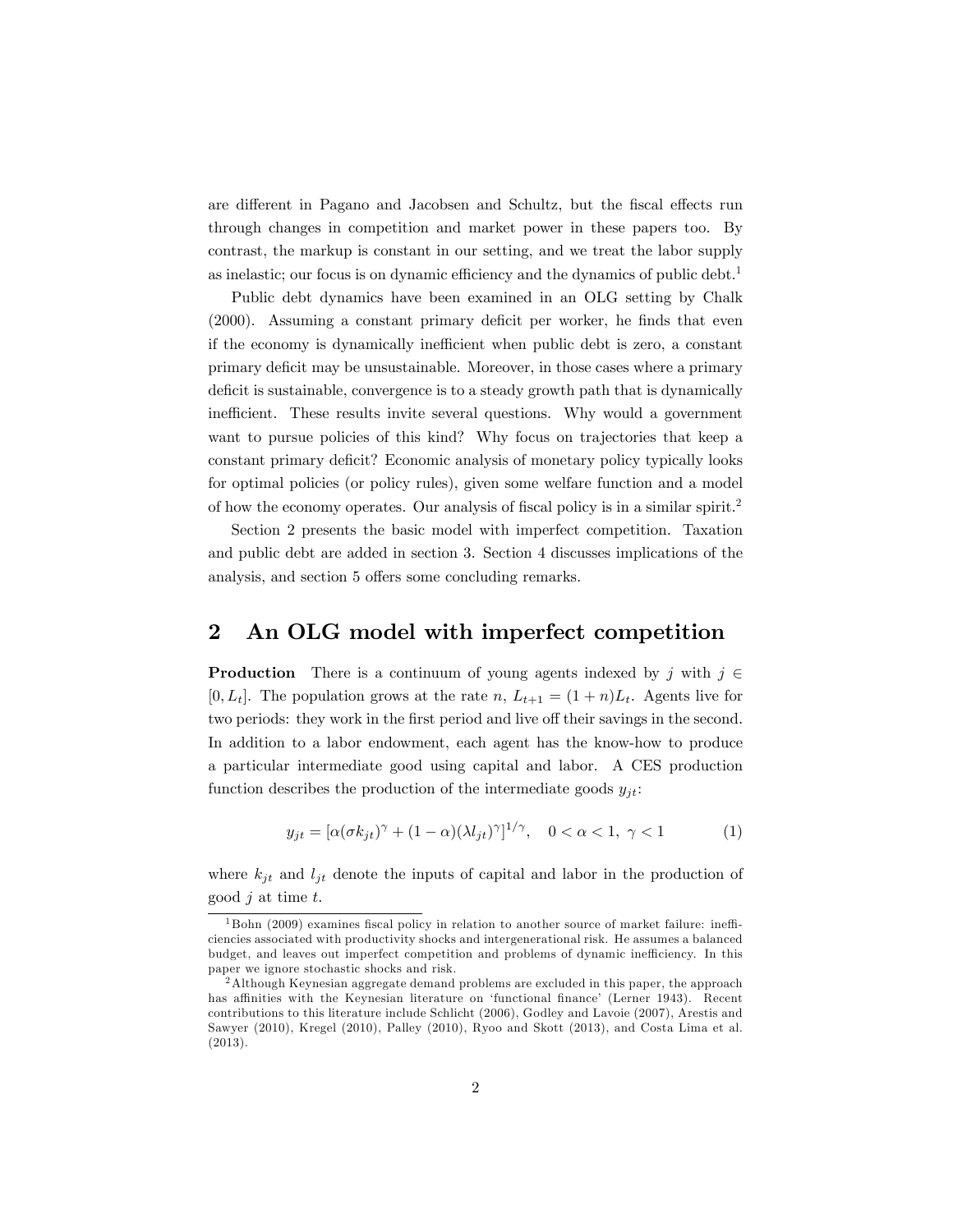Intermediate goods are used to produce final output  $(Y_t)$ :

$$
Y_t = \left[ A_t \int_0^{L_t} y_{jt}^{1-\frac{1}{\varepsilon}} dj \right]^{\frac{\varepsilon}{\varepsilon-1}}, \quad \varepsilon > 1 \tag{2}
$$

where  $\varepsilon$  is the elasticity of substitution among intermediate goods. A growing population  $-$  a growing number of intermediate inputs  $-$  would be a source of productivity increases and growth in per capita income if the multiplicative term  $A_t$  were constant. Important as they may be, these issues are not the concerns of this paper; to simplify, we therefore assume that

$$
A_t = L_t^{-\frac{1}{\varepsilon}} \tag{3}
$$

With this specification, population growth will have no direct effect on productivity.

The final good can be used for consumption or transformed (costlessly) into capital for use in the production of intermediate goods. There is perfect competition in the final goods market and firms maximize profits,

$$
\max_{y_{jt}} \quad p_t Y_t - \int_0^{L_t} p_{jt} y_{jt} dy \tag{4}
$$

where  $p_t$  and  $p_{jt}$  are the prices of final output and intermediate goods.

The first-order condition yields

$$
\frac{y_{jt}}{y_{\kappa t}} = \left(\frac{p_{jt}}{p_{\kappa t}}\right)^{-\varepsilon}, \quad \forall j, \kappa \in [0, L_t]
$$
\n(5)

which, along with  $(2)$  and a zero-profit condition, implies that

$$
y_{jt} = \left(\frac{p_{jt}}{p_t}\right)^{-\varepsilon} \frac{Y_t}{L_t} \tag{6}
$$

and

$$
p_t = \left[\frac{1}{L_t} \int_0^{L_t} p_{jt}^{1-\varepsilon} dj\right]^{\frac{1}{1-\varepsilon}}\tag{7}
$$

Using the final good as numeraire, we assume  $p_t = 1$  for all t.

Intermediate good producers maximize profits subject to the isoelastic de-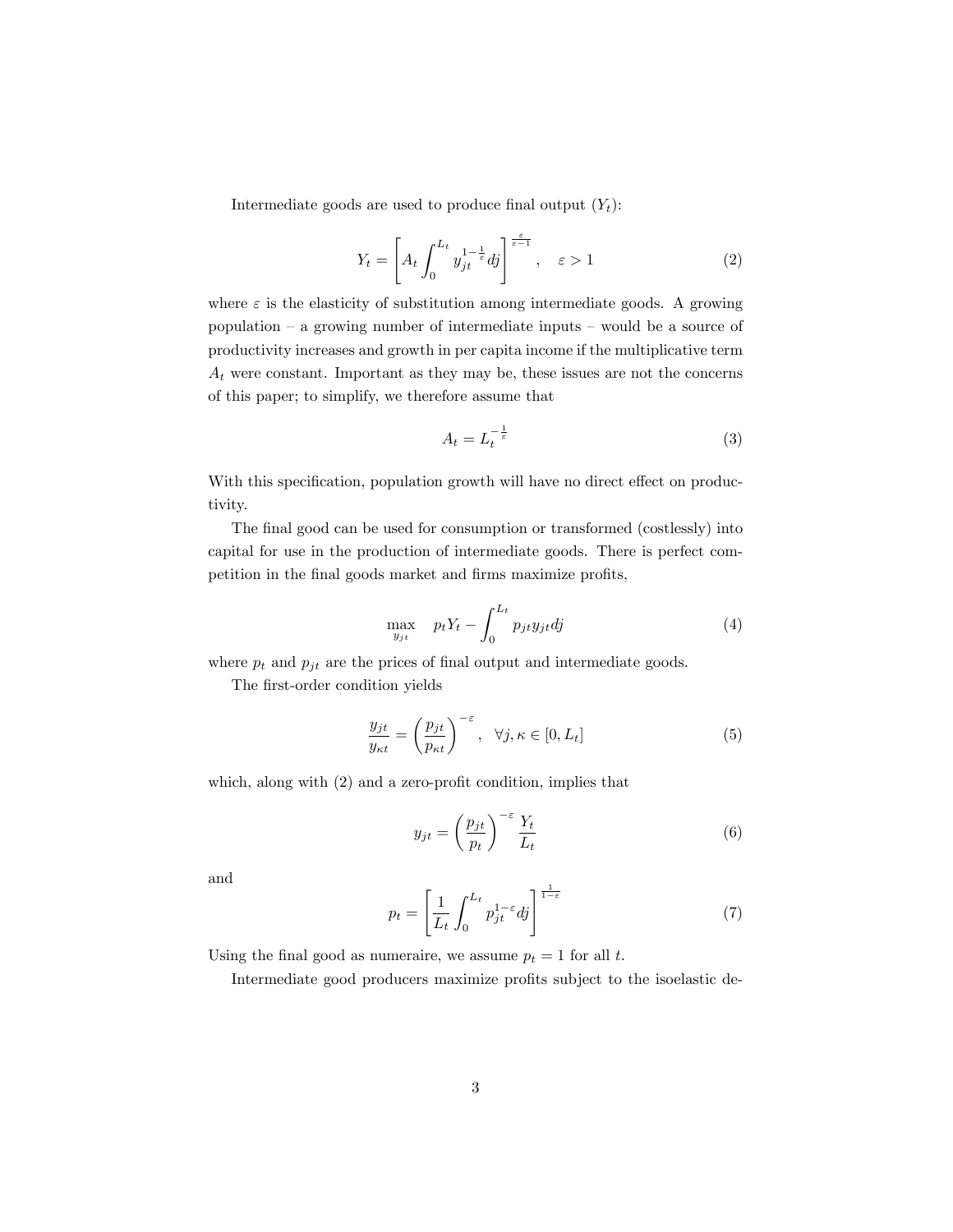mand function (6) and the production function (1):

$$
\max_{k_{jt}, l_{jt}} p_{jt} y_{jt} - w_t l_{jt} - (r_t + \delta) k_{jt}
$$
\n
$$
s.t. \quad y_{jt} = [\alpha(\sigma k_{jt})^{\gamma} + (1 - \alpha)(\lambda l_{jt})^{\gamma}]^{1/\gamma}
$$
\n
$$
p_{jt} = p_t \left(\frac{Y_t}{L_t}\right)^{1/\varepsilon} y_{jt}^{-1/\varepsilon}
$$
\n(8)

where  $w_t$ ,  $r_t$  and  $\delta$  are the real wage, the real interest rate and the rate of capital depreciation. The first-order conditions give a mark-up equation:

$$
p_{jt} = \frac{\varepsilon}{\varepsilon - 1} c_t \tag{9}
$$

where  $c_t$  represents the unit cost:

$$
c_t \equiv \left[ \alpha^{\frac{1}{1-\gamma}} \sigma^{\frac{\gamma}{1-\gamma}} (r_t + \delta)^{\frac{-\gamma}{1-\gamma}} + (1-\alpha)^{\frac{1}{1-\gamma}} \lambda^{\frac{\gamma}{1-\gamma}} w_t^{\frac{-\gamma}{1-\gamma}} \right]^{-\frac{1-\gamma}{\gamma}}
$$
(10)

The unit cost is the same for all input producers. Thus,  $p_{jt}$  is the same for all  $j,$  and, using (7) and (9),

$$
1 = p_t = p_{jt} = \frac{\varepsilon}{\varepsilon - 1} c_t \tag{11}
$$

Relative factor demands are given by

$$
k_{jt} = \left[\frac{\alpha}{1-\alpha} \frac{\sigma^{\gamma}}{\lambda^{\gamma}} \frac{w_t}{(r_t+\delta)}\right]^{\frac{1}{1-\gamma}} l_{jt}
$$
 (12)

and integrating (12) over  $[0, L_t]$ , the aggregate capital stock  $K_t$  satisfies

$$
K_t = \left[\frac{\alpha}{1-\alpha} \frac{\sigma^{\gamma}}{\lambda^{\gamma}} \frac{w_t}{(r_t+\delta)}\right]^{\frac{1}{1-\gamma}} L_t
$$
 (13)

Equations (10) and (11) give us a factor-price frontier; we can write the real wage as a function of the interest rate:

$$
w_t = (1 - \alpha)^{\frac{1}{\gamma}} \lambda \left\{ \left( \frac{\varepsilon}{\varepsilon - 1} \right)^{\frac{\gamma}{1 - \gamma}} - \alpha^{\frac{1}{1 - \gamma}} \sigma^{\frac{\gamma}{1 - \gamma}} (r_t + \delta)^{\frac{-\gamma}{1 - \gamma}} \right\}^{-\frac{1 - \gamma}{\gamma}} \equiv w(r_t) \quad (14)
$$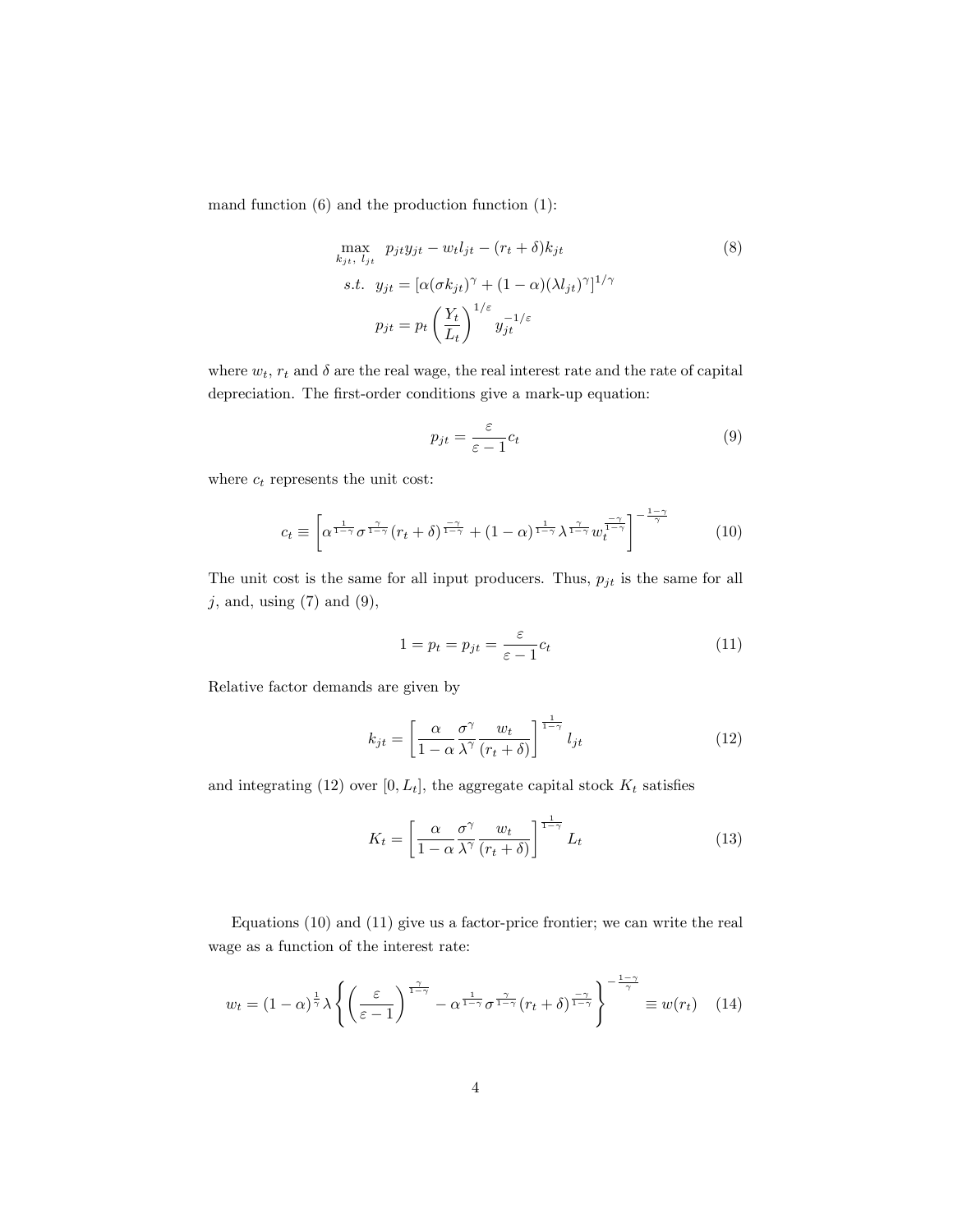Saving There is full employment and we take the labor supply to be inelastic.<sup>3</sup> Normalizing the supply of an individual worker to one, the budget constraint is given by

$$
c_{1,t} + \frac{1}{1 + r_{t+1}} c_{2,t+1} = w_t + \pi_t
$$
\n(15)

where  $c_{1,t}$  and  $c_{2,t+1}$  are the levels of consumption when the agent is young and old;  $\pi_t$  is the agent's profits from production of an intermediate good. Using  $(9)-(12)$ , we have

$$
\pi_t = \frac{1}{\varepsilon - 1} \frac{w(r_t)}{\eta(r_t)} \equiv \pi(r_t)
$$
\n(16)

where  $\eta(r_t)$  is the share of labor in unit cost:

$$
\eta(r_t) \equiv \frac{w_t L_t}{w_t L_t + (r_t + \delta) K_t}
$$
\n
$$
= \frac{(1 - \alpha)^{\frac{1}{1 - \gamma}} \lambda^{\frac{\gamma}{1 - \gamma}} w(r_t)^{\frac{-\gamma}{1 - \gamma}}}{(1 - \alpha)^{\frac{1}{1 - \gamma}} \lambda^{\frac{\gamma}{1 - \gamma}} w(r_t)^{\frac{\gamma}{1 - \gamma}} + \alpha^{\frac{1}{1 - \gamma}} \sigma^{\frac{\gamma}{1 - \gamma}} (r_t + \delta)^{\frac{-\gamma}{1 - \gamma}}} \tag{17}
$$

The utility function for a young agent in period  $t$  is commonly specified using a general CIES form,

$$
U_t = \frac{c_{1,t}^{1-\theta} - 1}{1-\theta} + \frac{1}{1+\rho} \frac{c_{2,t+1}^{1-\theta} - 1}{1-\theta}; \qquad \theta \ge 0
$$
 (18)

where  $\theta$  and  $\rho$  are the inverse of the intertemporal elasticity of substitution and the discount rate. Using this specification, the maximization problem yields an expression for optimal consumption:

$$
c_{1,t} = (1 - s_t)(w_t + \pi_t)
$$
\n(19)

where the young generation's saving rate  $s_t$  can be written

$$
s_t = \frac{[(1+r_{t+1})]^{(1-\theta)/\theta}}{(1+\rho)^{1/\theta} + [(1+r_{t+1})]^{(1-\theta)/\theta}}
$$
(20)

In the logarithmic case  $(\theta \to 1 \text{ and } U_t = \log c_{1,t} + \frac{1}{1+\rho} \log c_{2,t+1})$  this expression simplifies to

$$
s_t = s = \frac{1}{2+\rho} \tag{21}
$$

Given the purpose of this paper  $-$  to examine complications from imperfect

<sup>3</sup>Lopez-Garcia (2008) provides an extension with an endogenous labor supply.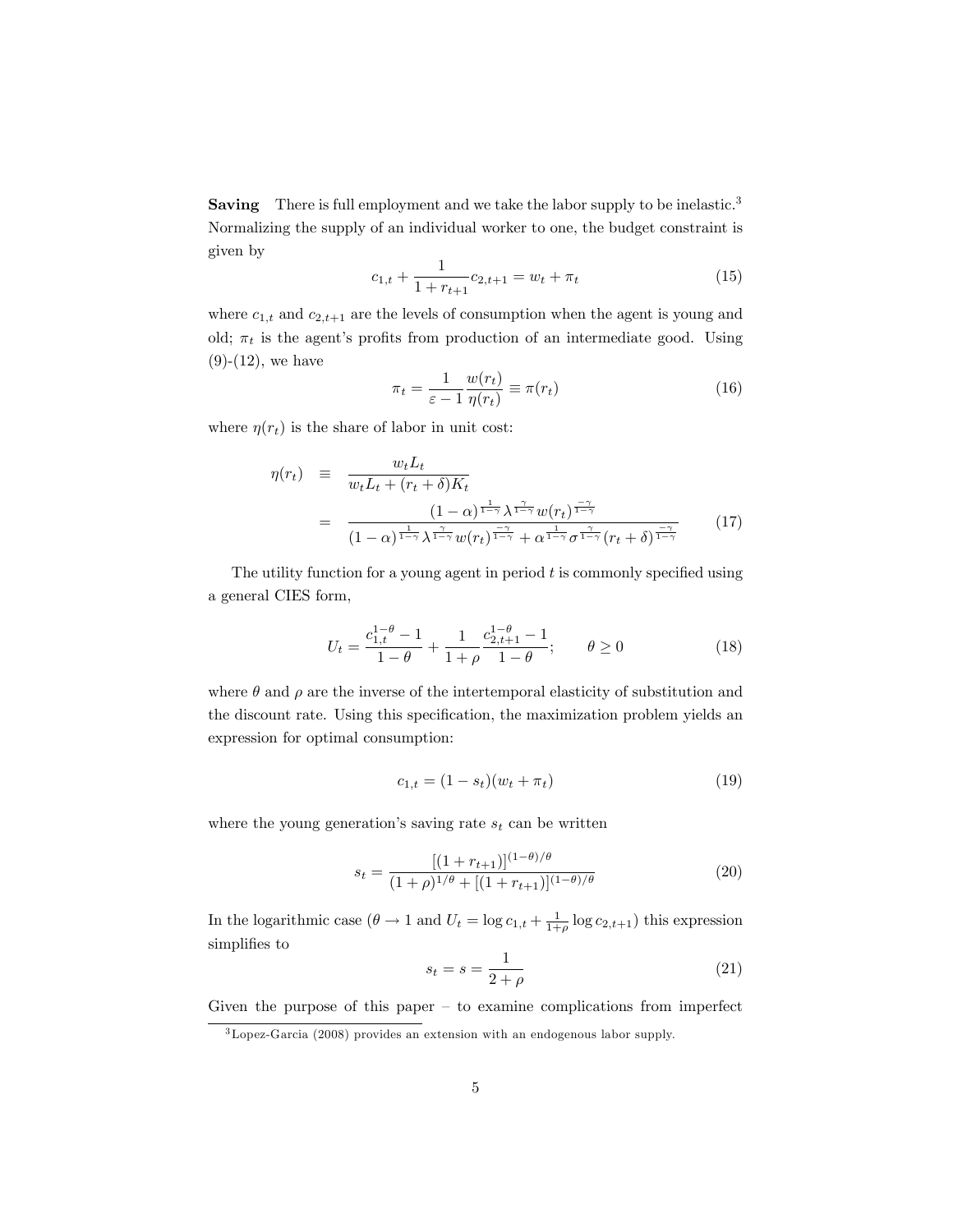competition  $-$  we keep the saving side simple and focus on the logarithmic case  $(\theta \rightarrow 1, s_t = s).$ 

The capital stock in period  $t + 1$  is determined by the young generation's saving in period  $t(S_t)$ :

$$
K_{t+1} = S_t = s(w_t + \pi_t)L_t
$$
\n(22)

Using  $(14)$  and  $(16)$ , equation  $(22)$  can be written as a first-order difference equation of the interest rate.

$$
\left[\frac{\alpha}{1-\alpha} \frac{\sigma^{\gamma}}{\lambda^{\gamma}} \frac{w(r_{t+1})}{(r_{t+1}+\delta)}\right]^{\frac{1}{1-\gamma}} (1+n) = s[w(r_t) + \pi(r_t)] \tag{23}
$$

Equation (23) fully determines the trajectory of the interest rate.

**Steady states** In a steady state we have  $r_t = r_{t+1} = r$  for all t and, substituting for  $w(r)$  and  $\pi(r)$ , equation (23) can be re-written

$$
1 + n = s(w + \pi)L/K
$$
  
=  $s\left[\left(\frac{\varepsilon}{\varepsilon - 1}\right)^{\frac{1}{1 - \gamma}} \alpha^{-\frac{1}{1 - \gamma}} \sigma^{-\frac{\gamma}{1 - \gamma}} (r + \delta)^{\frac{1}{1 - \gamma}} - (r + \delta)\right]$  (24)

As shown in Appendix A,

- 1. in the case of  $0 \leq \gamma < 1$ , equation (24) has a unique root  $r \in (-\delta, \infty)$ . This fixed point is stable.
- 2. in the case of  $\gamma < 0$ , equation (24) has two distinct roots  $r \in (-\delta, \infty)$  if  $\sigma$ is sufficiently large (given the values of the other parameters). Intuitively, if  $\sigma$  is too low, it becomes impossible to accumulate capital at the required rate *n* for any non-negative level of consumption, and the equation has no solution (cf. the Leontief example below). The smaller root for r is (locally) stable; the larger root is unstable. The large solution may require a negative real wage rate and thus may not be meaningful, even disregarding stability questions.

The term on the right-hand side of  $(24)-(w+\pi)L/K$  – represents the young agents' income normalized by the capital stock. This income-capital ratio is increasing in the interest rate in the neighborhood of stable steady states. This property can be used for comparative statics. First, an increase in the growth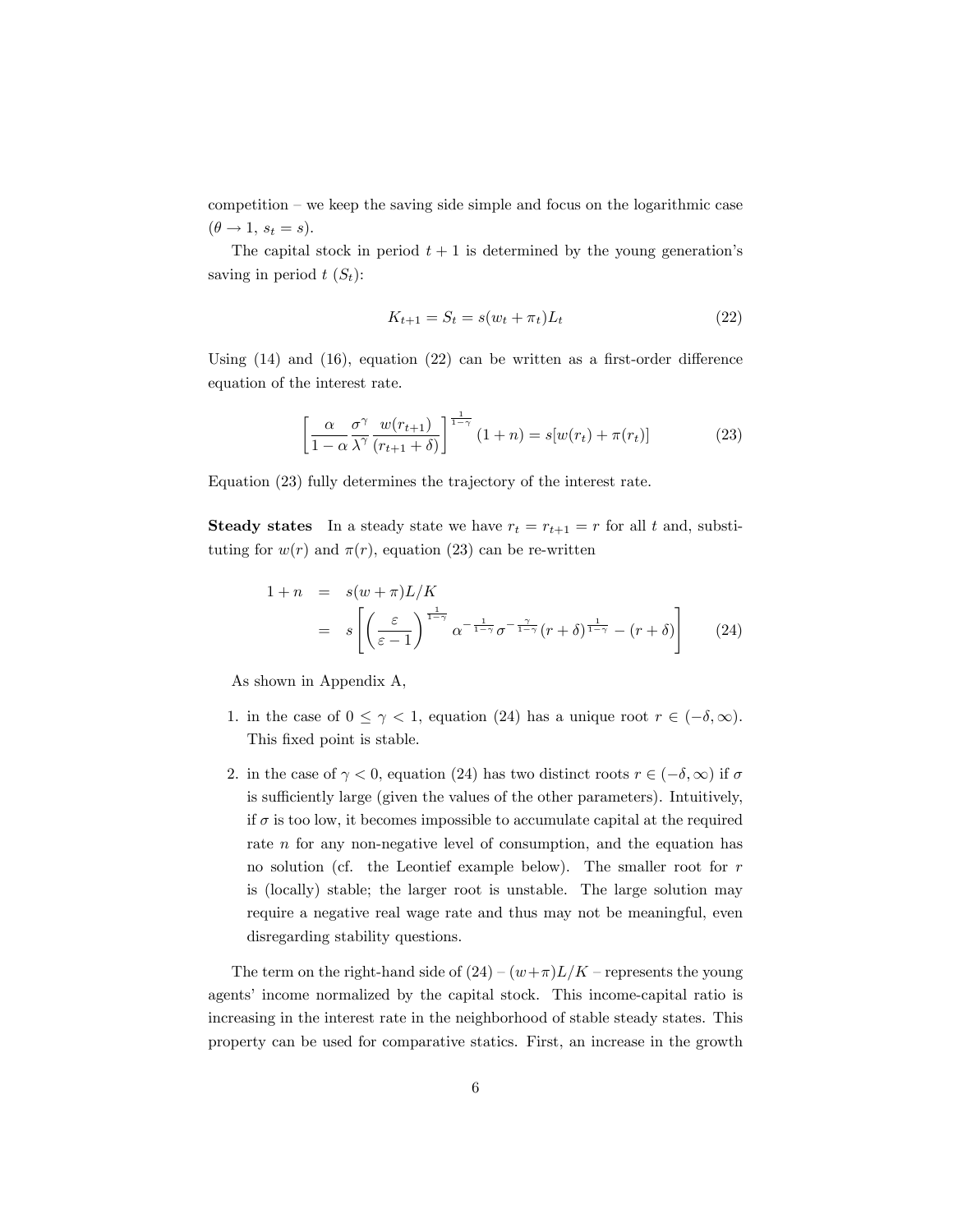rate n or a fall in the saving rate s (a rise in the discount rate  $\rho$ ) requires an increase in the income-capital ratio in order to maintain a steady state. Thus, the interest rate has to go up. The equilibrium interest rate, second, is inversely related to the degree of market power. An increase in the mark-up factor  $-$  a reduction in the elasticity of substitution among intermediate goods  $(\varepsilon)$  – raises the income-capital ratio for a given interest rate; the real interest rate therefore needs to be lowered to keep the income-capital ratio constant at  $(1+n)/s$ .

**Example:** the Leontief case If  $\gamma \to -\infty$ , the production function converges to the Leontief form,

$$
y_{jt} = \min\{\sigma k_{jt}, \lambda l_{jt}\}\tag{25}
$$

In order for full-employment growth to be technically feasible, the aggregate capital stock must grow at least as fast as the labor force when all output is being invested. Algebraically,

$$
\sigma K_t \ge Y_t \ge (n+\delta)K_t
$$
  

$$
\sigma \ge n+\delta
$$
 (26)

This technical feasibility condition is necessary but not sufficient. With a logarithmic utility function and a saving rate of  $1/(2 + \rho)$ , the parameters need to satisfy the more restrictive condition

or

or

$$
sY_t = \frac{Y_t}{2+\rho} \ge K_{t+1} = (1+n)K_t \ge \frac{1+n}{\sigma}Y_t
$$

$$
\sigma \ge (1+n)(2+\rho) \tag{27}
$$

The economy has two steady growth paths. There is a full-utilization path with  $\sigma k_{jt} = \lambda l_{jt} = y_{jt}, K_t = (\lambda/\sigma)L_t$  and  $c_t = \frac{w_t}{\lambda} + \frac{r_t+\delta}{\sigma}$ . Along this path the pricing equation (11) takes the form  $1 = p_t = p_{jt} = \frac{\varepsilon}{\varepsilon - 1} \left( \frac{w_t}{\lambda} + \frac{r_t + \delta}{\sigma} \right)$ ; the real wage and the amount of profits are given by  $w_t = \lambda \left(1 - \frac{1}{\varepsilon}\right) - \lambda \frac{r_t + \delta}{\sigma}$  and  $\pi_t = \frac{\lambda}{\varepsilon}$ , respectively. Using these expressions, equation (22) can be written as

$$
\frac{K_{t+1}}{L_t} = \frac{K_{t+1}}{L_{t+1}}(1+n)
$$
\n
$$
= \frac{\lambda}{\sigma}(1+n) = s(w_t + \pi_t) = s\left[\lambda - \lambda \frac{r_t + \delta}{\sigma}\right]
$$
\n(28)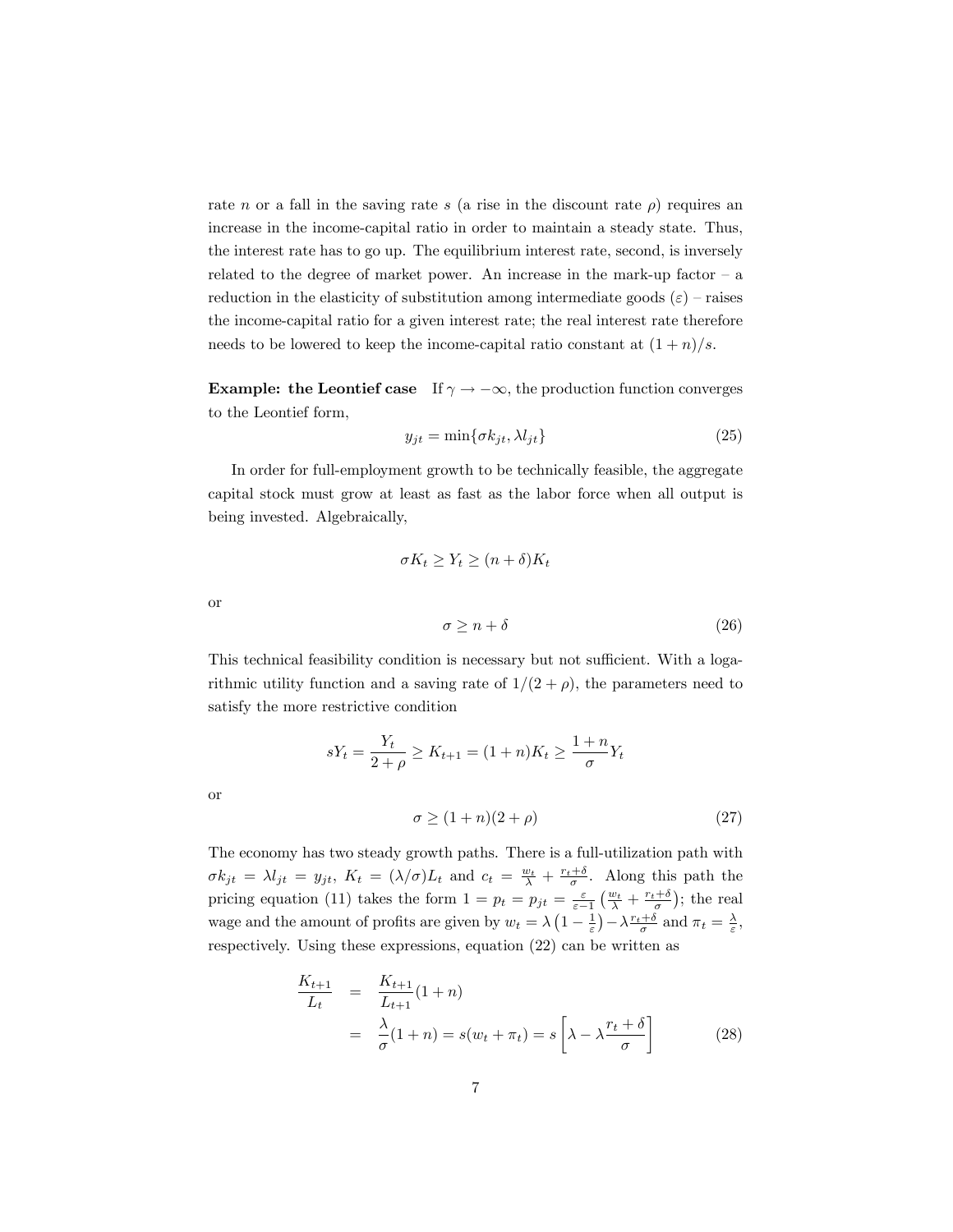Solving (28) for the rate of interest and substituting the result back into the factor-price frontier, we have:<sup>4</sup>

$$
r + \delta = \sigma - (2 + \rho)(1 + n) > 0 \tag{29}
$$

$$
w = \frac{\lambda(2+\rho)(1+n)}{\sigma} - \frac{\lambda}{\varepsilon} \tag{30}
$$

The steady growth path described by equations  $(29)-(30)$  is dynamically efficient: the net marginal product associated with a reduction in the capital-labor ratio exceeds the growth in the labor force  $(\sigma - \delta > n)$ . This high-interest path is unstable, however. Starting from the efficient path, a positive shock to w raises saving and capital intensity increases in the next period to give  $K_{t+1}/L_{t+1} > \lambda/\sigma$ . The young workers' income (the wage rate plus profits) then rises to  $\lambda$  in subsequent periods<sup>5</sup>, and the economy will be following a steady growth path with excess capacity:

$$
\frac{K}{L} = \frac{\lambda}{(2+\rho)(1+n)} > \frac{\lambda}{\sigma} \tag{31}
$$

This steady-growth path is dynamically inefficient; the net marginal product of capital is equal to  $-\delta < n$ ; consumption could be increased by reducing investment (eliminating the excess capacity) and having each young generation use some of its saving to finance consumption for the old generation.

**Dynamic efficiency** Returning to the general case  $(-\infty < \gamma \le 1)$ , the general condition for efficiency is for the net marginal product of capital to exceed the growth rate of the labor force. Under perfect competition, this criterion can be re-stated as  $r > n$ . The introduction of imperfect competition modifies the efficiency criterion. Imperfect competition, first, drives a wedge between the marginal product of capital and the interest rate. With our specification, the marginal product of capital equals  $\frac{1}{c}(r+\delta) = \frac{\varepsilon}{\varepsilon-1}(r+\delta)$ , and the efficiency criterion can be written

$$
\frac{\varepsilon}{\varepsilon - 1}(r + \delta) - \delta > n
$$

<sup>&</sup>lt;sup>4</sup>The solution for  $w$  becomes negative and non-meaningful if the monopoly rents are too large (a small  $\varepsilon$ ) and/or the capital productivity is too large (a large  $\sigma$ ). This is quite intuitive: under these conditions the saving decisions of the young generation will generate a growth rate of the capital stock that exceeds  $n$  even when the wage rate is zero.

<sup>&</sup>lt;sup>5</sup>The wage rate and the amount of profits will be  $w_t = \lambda \left(1 - \frac{1}{\varepsilon}\right)$  and  $\pi_t = \frac{\lambda}{\varepsilon}$  with  $w_t + \pi_t = \lambda.$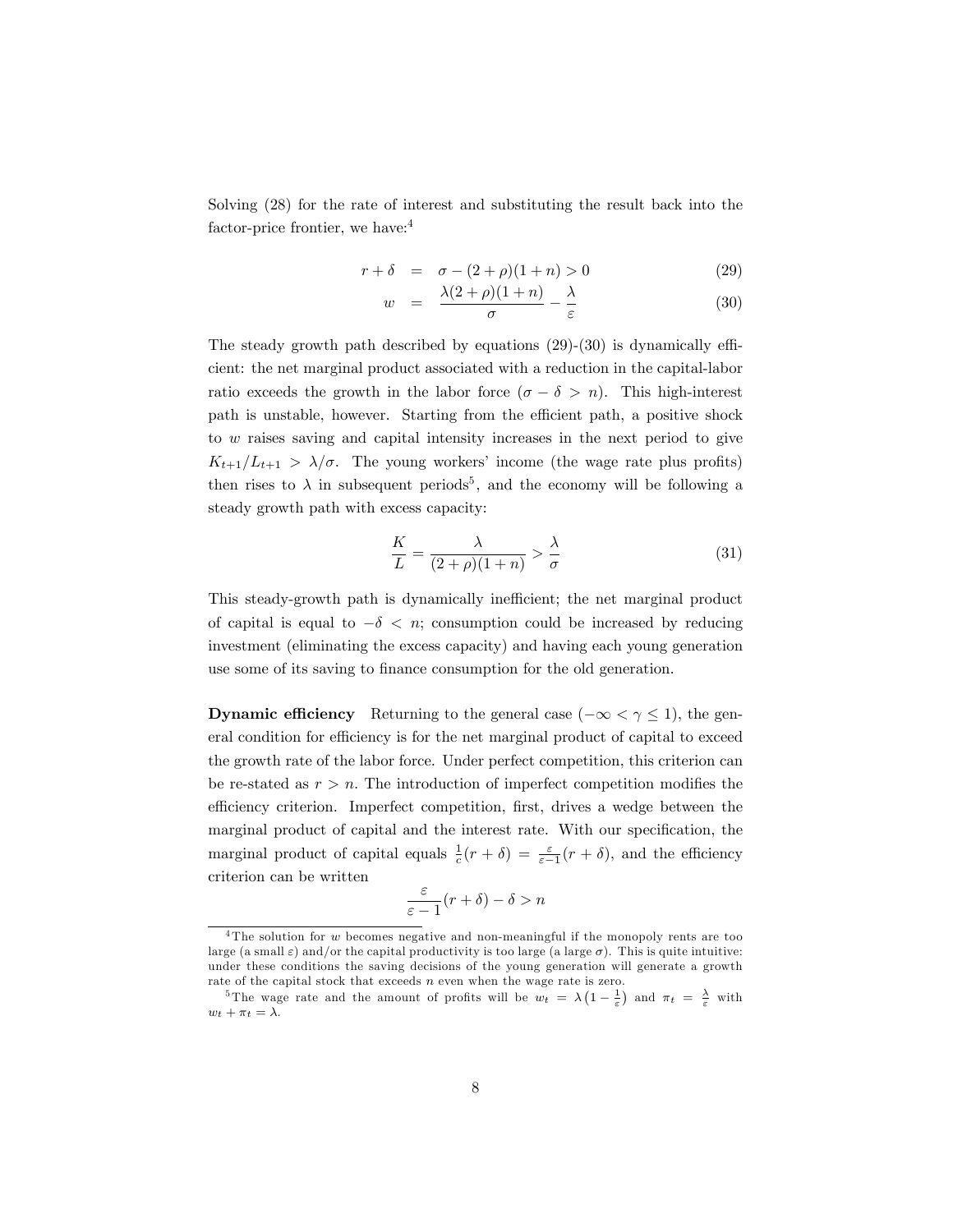$$
r > \left(\frac{\varepsilon - 1}{\varepsilon}\right)(n + \delta) - \delta \tag{32}
$$

The wedge implies that  $r > n$  is sufficient but not necessary for dynamic efficiency; imperfect competition relaxes the condition for dynamic efficiency for any given value of r. But the mark-up factor  $\varepsilon/(\varepsilon - 1)$  influences r. More specifically, an increase in the markup decreases  $r$  in stable steady states and, using equation (24), it is readily seen that a decrease in  $\varepsilon$  (corresponding to a rise in the markup) must also lead to a decline in the equilibrium value of the marginal product of capital.<sup>6</sup> Thus, an increase in market power tends to tighten the condition for dynamic efficiency.

More importantly, biases arise if the marginal product of capital is being evaluated by looking at the ratio of gross profits  $(pY - wL)$  to capital: under imperfect competition some of the profits are monopoly rents that have no relation to marginal productivity.<sup>7</sup> The bias is particularly clear in the simple Leontief case: producers with excess capacity receive positive gross profits even though the gross marginal product is zero. More generally, using the model in

$$
1 + n = s \left[ \left( \frac{\varepsilon}{\varepsilon - 1} \right)^{\frac{1}{1 - \gamma}} \alpha^{-\frac{1}{1 - \gamma}} \sigma^{-\frac{\gamma}{1 - \gamma}} (r + \delta)^{\frac{1}{1 - \gamma}} - (r + \delta) \right]
$$

By the implicit function theorem,

$$
\frac{d(r+\delta)}{d\left(\frac{\varepsilon}{\varepsilon-1}\right)}=-\frac{\frac{1}{1-\gamma}\left(\frac{\varepsilon}{\varepsilon-1}\right)^{\frac{1}{1-\gamma}-1}(r+\delta)^{\frac{1}{1-\gamma}}}{\frac{1}{1-\gamma}\left(\frac{\varepsilon}{\varepsilon-1}\right)^{\frac{1}{1-\gamma}}(r+\delta)^{\frac{1}{1-\gamma}-1}-\alpha^{\frac{1}{1-\gamma}}\sigma^{\frac{\gamma}{1-\gamma}}}<0
$$

Hence,

$$
\frac{d\left[\frac{\varepsilon}{\varepsilon-1}(r+\delta)\right]}{d\left(\frac{\varepsilon}{\varepsilon-1}\right)} = r + \delta + \frac{\varepsilon}{\varepsilon-1} \frac{d(r+\delta)}{d\left(\frac{\varepsilon}{\varepsilon-1}\right)}\n= -(r+\delta) \frac{\alpha^{\frac{1}{1-\gamma}} \sigma^{\frac{\gamma}{1-\gamma}}(r+\delta)}{\frac{1}{1-\gamma} \left(\frac{\varepsilon}{\varepsilon-1}\right)^{\frac{1}{1-\gamma}} (r+\delta)^{\frac{1}{1-\gamma}} - \alpha^{\frac{1}{1-\gamma}} \sigma^{\frac{\gamma}{1-\gamma}}(r+\delta)} < 0
$$

<sup>7</sup>Abel et al. (1989) use the ratio  $(Y - wL)/K$  in their empirical evaluation of dynamic efficiency. They acknowledge that their analysis "depends on the assumption that capital receives its marginal product, an assumption that excludes the possibility that capital income includes substantial monopoly profit" (p.7). They suggest, however, that their calculation is not badly distorted by monopoly profits. In support of this view they point to average values of about one for Tobin's q, arguing that "if a large part of profits reflected returns to something other than physical capital, one would suspect that the firm's market value would substantially exceed the value of their physical assets."  $(p.10)$  This faith in Tobin's q as a good indicator of the importance of monopoly profits seems questionable.

or

 $6\text{Re-stating equation}$  (24) we have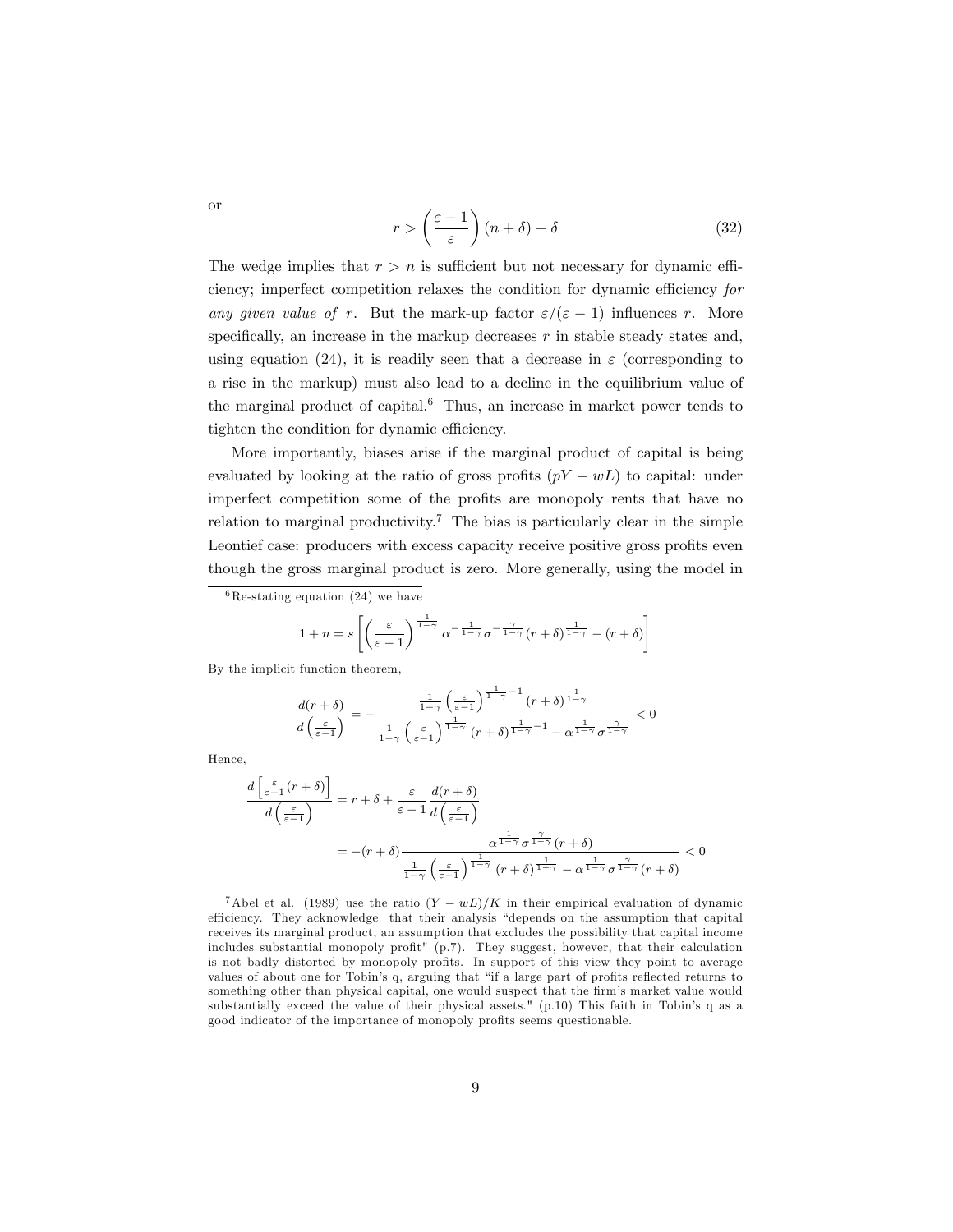this section, we have the following inequality: $8$ 

$$
\frac{\partial Y}{\partial K} < \frac{\partial Y}{\partial K} + \frac{\eta}{1 - \eta} \frac{r + \delta}{\varepsilon - 1} = \frac{Y - wL}{K} \tag{33}
$$

The interpretation of (33) is intuitive. The rate of gross profits is the sum of  $r+\delta$ and the ratio of the entire pure profit (profit margins over the sum of interest cost and wage cost) to capital; the marginal product of capital, on the other hand, is the sum of  $r + \delta$  and a fraction of the ratio of pure profits to capital: only the profit margin on the cost of capital is included. Thus, the upward bias comes from the profit margin on wage cost  $(\frac{\eta}{1-\eta} \frac{r+\delta}{\varepsilon-1} = \frac{1}{\varepsilon-1} \frac{w_t}{k_t})$  which is included in the rate of gross profits but not in the marginal product of capital.

The upward bias from the use of measures based on  $(Y - wL)/K$  can be significant. As an example, let  $\eta = \frac{wL}{wL + (r+\delta)K} = 2/3$ ,  $\varepsilon = 5$  and  $r + \delta = 0.08$ .<sup>9</sup> With these values, the ratio of (annual) gross profits to capital exceeds the (annual) gross marginal product by four percentage points.

#### 3 Public debt

Extending the model, we introduce a government that consumes  $(G_t)$ , levies lumpsum taxes on the young and old generations  $(T_t^Y$  and  $T_t^O$ ) and has debt  $(B_t)$ .<sup>10</sup> Young households save in the form of fixed capital and government bonds; these assets, we assume, are perfect substitutes and have the same rate of return,  $r_t$ .

Equation (22) now takes the form

$$
K_{t+1} + B_{t+1} = S_t \tag{34}
$$

<sup>8</sup>We have

$$
\frac{Y - wL}{K} = \frac{Y}{wL + (r + \delta)K} \frac{wL + (r + \delta)K}{K} - \frac{\eta}{1 - \eta}(r + \delta)
$$

$$
= \left(\frac{\varepsilon}{\varepsilon - 1} \frac{1}{1 - \eta} - \frac{\eta}{1 - \eta}\right)(r + \delta)
$$

$$
= \frac{r + \delta}{\varepsilon - 1} \frac{\eta}{1 - \eta} + \frac{\partial Y}{\partial K}
$$

<sup>9</sup> The numerical value of the marginal product of capital – like the output-capital ratio, the wage rate w, the rate of depreciation  $\delta$ , and the rate of return  $r$  – depends on the length of the accounting period. The numbers refer to annualized rates.

 $10$  Since the labor supply is taken to be inelastic, the lumpsum assumption only matters for the old generation.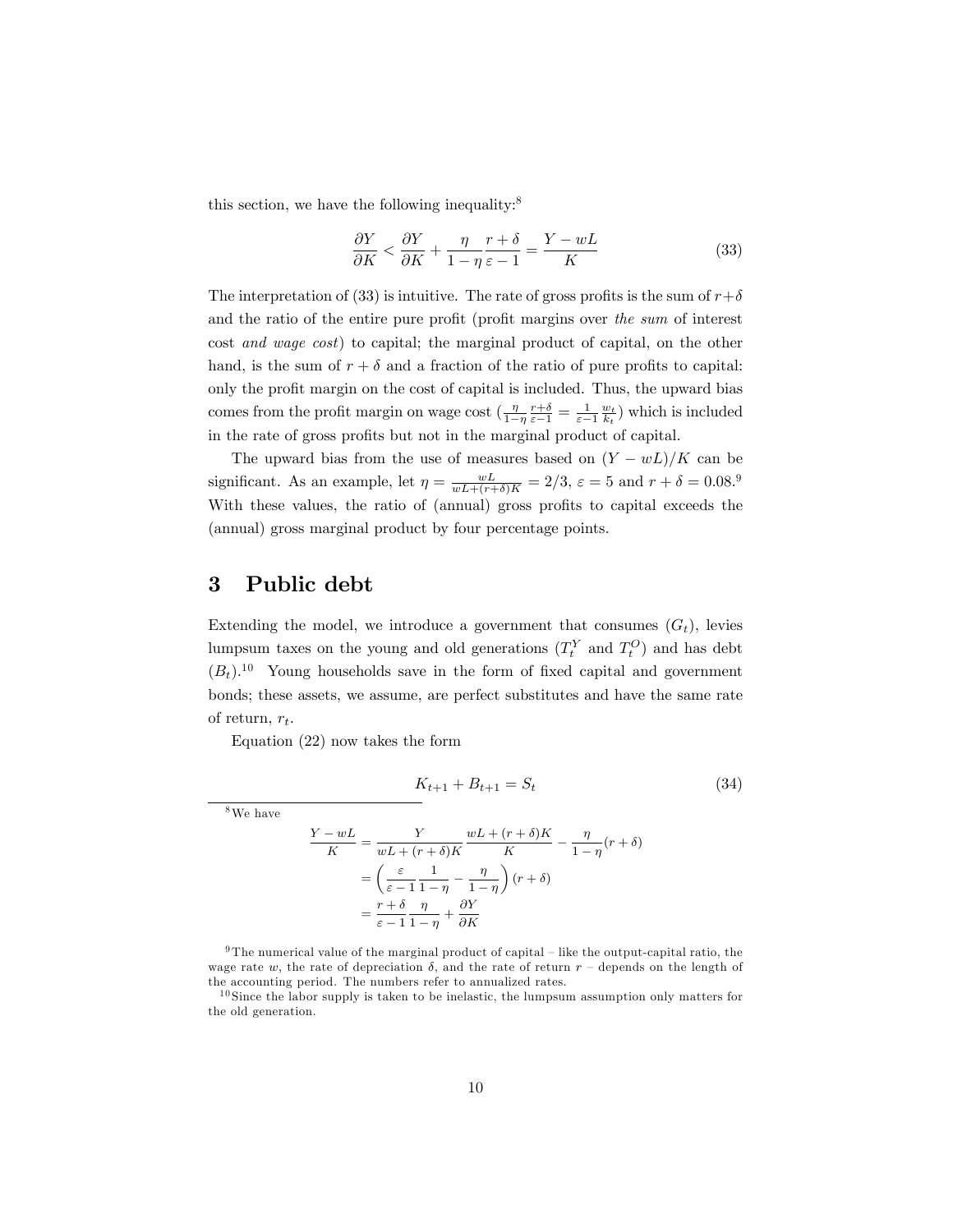while the public sector budget constraint is given by

$$
G_t + (1 + r_t)B_t = B_{t+1} + T_t^Y + T_t^O \tag{35}
$$

The young generation in period  $t$  maximizes utility subject to a modified constraint,

$$
c_{1,t} + \frac{1}{1 + r_{t+1}} c_{2,t+1} = w_t + \pi_t - \tau_t - \frac{1+n}{1 + r_{t+1}} \phi_{t+1}
$$
(36)

where  $\tau_t \equiv T_t^Y/L_t$  and  $\phi_t \equiv T_t^O/L_t$ . This gives the following solution for saving

$$
S_t = \left[ s(w_t + \pi_t - \tau_t) + (1 - s) \frac{1 + n}{1 + r_{t+1}} \phi_{t+1} \right] L_t \tag{37}
$$

Substituting (37) into (34) and dividing through by  $L_t$ , equations (34) and (35) can be rewritten,

$$
(1+n)(k_{t+1} + b_{t+1}) = s(w_t + \pi_t - \tau_t) + (1-s)\frac{1+n}{1+r_{t+1}}\phi_{t+1}
$$
 (38)

$$
g_t + (1 + r_t)b_t = (1 + n)b_{t+1} + \tau_t + \phi_t \tag{39}
$$

where  $g_t \equiv G_t/L_t$  and  $b_t \equiv B_t/L_t$ .

Fiscal policy clearly affects the outcome but that leaves open the determination of an appropriate policy. For present purposes it may be reasonable to  $assume - somewhat heroically - that government consumption has been set at$ an optimal level,  $g_t = g$ . This leaves the two tax parameters,  $\tau_t$  and  $\phi_t$ . The achievement of dynamic efficiency is one obvious criterion for deciding these tax rates. To be more specific, assume that the capital intensity associated with the interest rate  $r^*$  is considered socially optimal in a steady state.<sup>11</sup> One can now look for combinations of  $\tau_t$  and  $\phi_t$  that maintain  $r_t = r^*$ .

Taking taxes on the old as exogenous and constant  $(\phi_{t+1} = \phi_t = \phi)$ , equations (38) and (39) give us the required trajectory of the debt ratio:

$$
b_{t+1} = a_0 - a_1 b_t \tag{40}
$$

<sup>&</sup>lt;sup>11</sup> As a special case, a social planner could aim for the Golden Rule with the gross marginal product of capital equal to  $\delta + n$ . The argument, however, is independent of how the optimal capital intensity (the optimal rate of return) is being determined.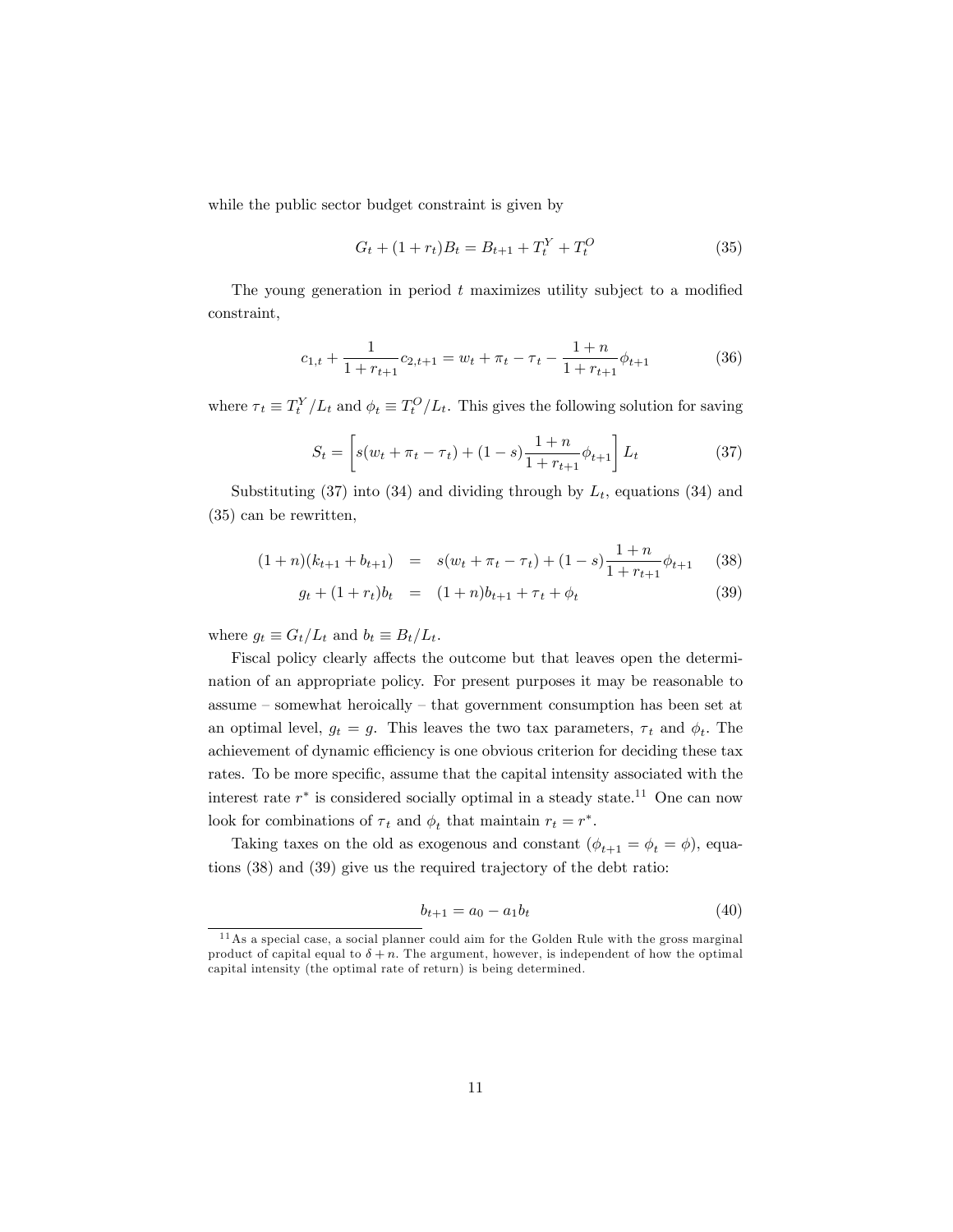where

$$
a_0 \equiv \frac{s[w(r^*) + \pi(r^*) - g] - (1+n)k(r^*) + \frac{1+n+s(r^*-n)}{(1+r^*)}\phi}{(1-s)(1+n)}
$$
  

$$
a_1 \equiv \left(\frac{s}{1-s}\right)\left(\frac{1+r^*}{1+n}\right)
$$

and where  $w(r^*), \pi(r^*)$  and  $k(r^*) \equiv K/L$  are determined by equations (14), (16) and (13).<sup>12</sup> Solving (40) for the steady state value of  $b_t$ , we have:

$$
b^* = \frac{a_0}{1+a_1} = \frac{s[w(r^*) + \pi(r^*) - g] - (1+n)k(r^*)}{1+n+s(r^*-n)} + \frac{1}{1+r^*}\phi \tag{41}
$$

By assumption, the steady state is socially optimal and therefore dynamically efficient. The value of  $b^*$  can be positive or negative, depending on parameters. In cases where  $b^* > 0$ , however, an attempt to eliminate the debt could lead to dynamic inefficiency. Putting it differently, the efficiency properties of a hypothetical no-debt economy cannot be ascertained simply by observing that with public debt the economy is in fact efficient. To get some idea of the size of the bias, assume that the initial share of government bonds in total household wealth (capital plus government bonds) is 25%. With this initial composition of household wealth, the elimination of public debt will reduce the gross marginal product by about 25 percent if the production function is Cobb-Douglas;,with plausible values of the initial (annualized) marginal product, this implies that the elimination of public debt reduces the marginal product by 2-3 percentage points.<sup>13</sup> The reduction in the marginal product will be larger (smaller) if the elasticity of substitution is below (above) one.

It should be noted, perhaps, that the designation of a socially optimal capital intensity does not depend on the presence of imperfect competition; the

<sup>13</sup> With a Cobb-Douglas production function,  $Y = K^{\alpha} L^{1-\alpha}$ , we have

$$
\frac{\partial Y}{\partial K} = \alpha K^{\alpha - 1} L^{1 - \alpha}
$$

and

$$
\Delta \log \frac{\partial Y}{\partial K} = (\alpha - 1) \Delta \log k
$$

The effect on K of eliminating debt follows from the saving equation. If  $x = (K + B)/K$  and

<sup>&</sup>lt;sup>12</sup> The difference equation (40) is stable if  $a_1 < 1$ . The stability condition will be met if the saving rate s is sufficiently low (i.e., the discount rate  $\rho$  is sufficiently large). The stability properties of the equation are of limited interest, however: starting from some arbitrary initial values of  $k_0$  and  $b_0$ , it will not, in general, be optimal to jump directly to the steady-state value  $k(r^*)$  in period 1. The precise design of an optimal policy depends on the details of the social welfare function.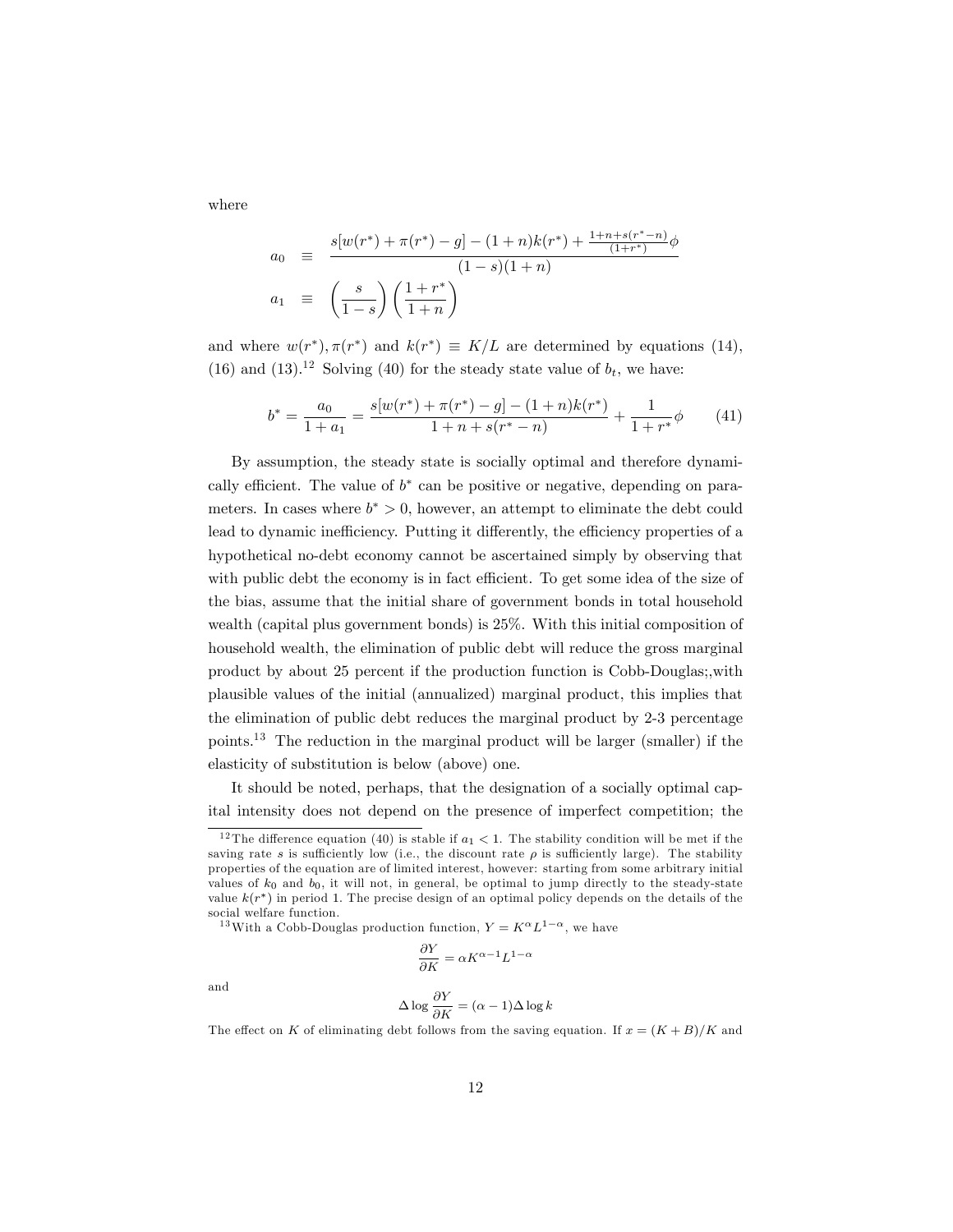expression in equation (41) holds for the any value of  $\varepsilon$ , including the special case of perfect competition when  $\varepsilon \to \infty$ . Putting it differently, the value of  $\varepsilon$  the degree of imperfection – influences the precise values of  $r^*$  and  $b^*$  but not the general approach to determining these values.

#### 4 Implications

Debt and growth Given the current focus on possible dangers of public debt, it is interesting to note that the required debt is inversely related to the growth rate *n*. Differentiating  $(41)$  with respect to *n*, we have

$$
\frac{\partial b^*}{\partial n} = -s \frac{(1+r^*)k(r^*) + (1-s)[w(r^*) + \pi(r^*) - g]}{[1+n+s(r^*-n)]^2} < 0 \tag{42}
$$

The sum of wage income and monopoly profits exceeds government consumption in actual data as well as for any plausible optimal path; thus  $w(r^*) + \pi(r^*) > g$ . This inequality implies that  $\partial b^*/\partial n < 0$ .

The inverse relation between growth and government debt is quite intuitive. The reason for the debt is that the young generation wants to save 'too much'.

 $k = K/L$ , equation (38) implies that in a steady state

$$
xk = \frac{s}{1+n}(w+\pi-\tau) + (1-s)\frac{1}{1+r}\phi
$$
  
= 
$$
\frac{s}{1+n}\left(1-\alpha+\frac{\alpha}{\varepsilon}\right)k^{\alpha} - \frac{s}{1+n}\tau + (1-s)\frac{1}{1+r}\phi
$$
 (\*)

Assume that the values of g and  $\phi$  are kept unchanged. If the optimal steady state (associated with the initial debt-capital ratio of  $1/3$ ) has  $r^* = n$ , it follows from (39) that the value of  $\tau$  in the zero-debt steady state will also be unchanged, compared to its value in the optimal steady state. Using (\*) and assuming (plausibly) that  $\phi \geq 0$  and  $\frac{s}{1+n}\tau \geq (1-s)\frac{1}{1+r}\phi$ , we now have

$$
\frac{d \log \left[\frac{s}{1+n}\left(1-\alpha+\frac{\alpha}{\varepsilon}\right)k^{\alpha}-\frac{s}{1+n}\tau+\left(1-s\right)\frac{1}{1+r}\phi\right]}{d \log k} > \alpha
$$

Hence,

$$
-(1-\alpha)\Delta\log k<\Delta\log x
$$

and

$$
\Delta \log \frac{\partial Y}{\partial K} = -(1 - \alpha) \Delta \log k
$$
  

$$
< \Delta \log x
$$
  

$$
= \log 1 - \log \frac{4}{3}
$$

It follows that

$$
\log \frac{\partial Y}{\partial K}^{\text{no debt}} < \log \left( \frac{3}{4} \frac{\partial Y}{\partial K}^{\text{with debt}} \right)
$$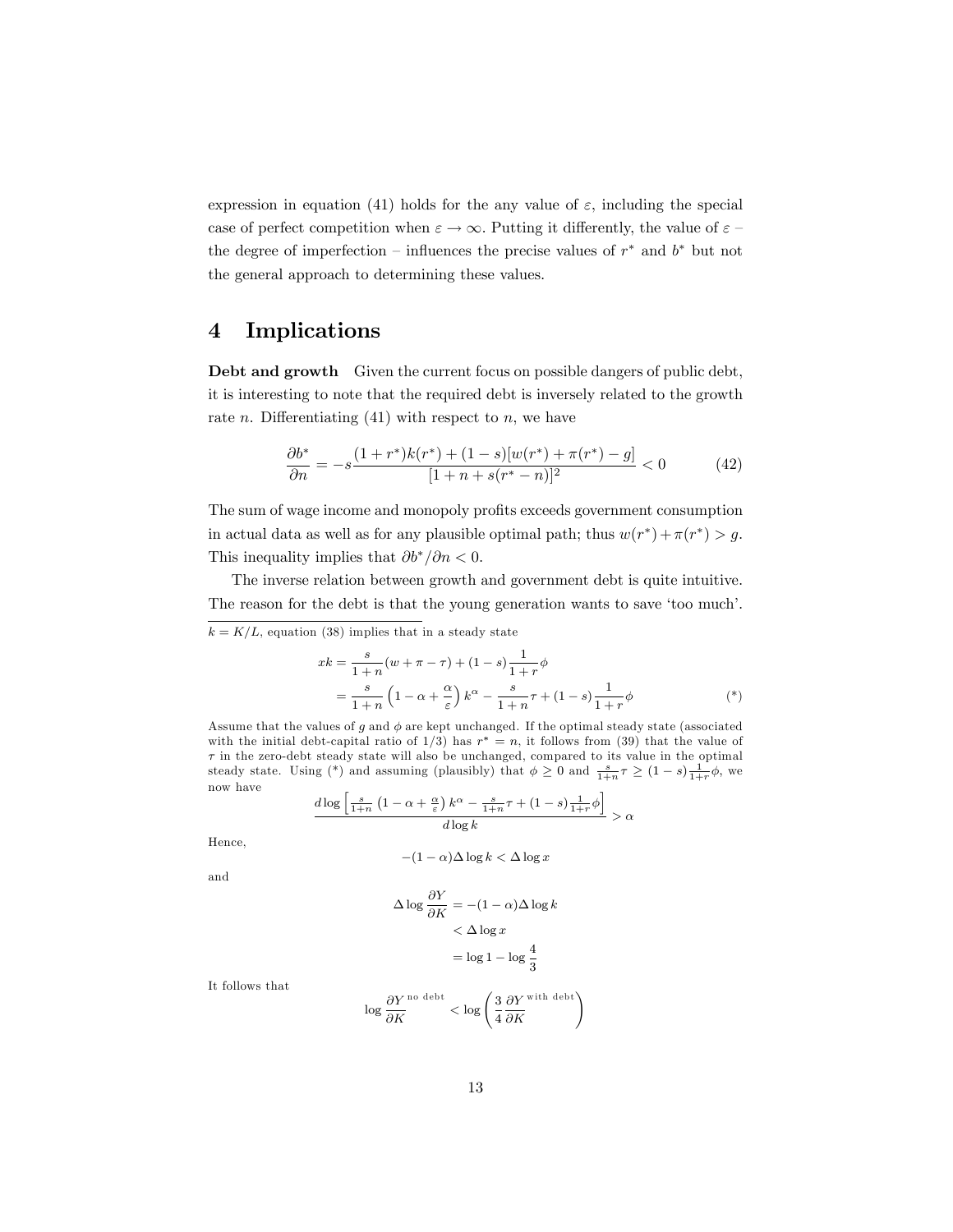But the threshold defining 'too much' depends on the growth rate: a higher growth rate implies that more fixed capital will be needed to employ the future generation and, consequently, that the required amount of public debt will be lower.

Austerity and debt Austerity programs typically include cuts in government consumption and reductions in entitlements like social security or medicare. These austerity measures can be distributionally regressive. Surprisingly, perhaps, from a long-run perspective they are also counterproductive on their own terms: they aggravate the 'debt problem'.

It is readily seen – using  $(41)$  – that the required debt (b) depends *inversely* on public consumption  $(q)$  and *directly* on the level of taxes on the old generation  $(\phi)$ .<sup>14</sup> An increase in q implies that consumption has to contract in order to maintain equilibrium in the product market. With a given  $\phi$ , this is achieved by increasing taxes on the young. As a result the desired saving decreases; this, in turn, reduces the need for government debt as an outlet for saving. Analogously, with a given value of q, an increase in  $\phi$  (corresponding to a reduction in entitlement programs for the old) must be accompanied by a reduction in  $\tau$  in order to maintain the level of consumption and equilibrium in the goods market; the disposable income of the young increases, and the amount of public debt must increase to meet the rise in saving.

Debt and taxes The debt ratio and the tax on the young are both endogenous, and the long-run correlation between them, not surprisingly,is ambiguous: it depends on the underlying shifts in exogenous variables or parameters. Equations (39) and (41) can be used to derive the steady-growth solution for the tax rate $\tau$  :

$$
\tau^* = \frac{(r^* - n)[s(w^* + \pi^*) - (1 + n)k^*]}{1 + n + s(r^* - n)} - \frac{1 + n}{1 + r^*} \phi + \frac{1 + n}{1 + n + s(r^* - n)} g \tag{43}
$$

Thus, an increase in q raises  $\tau$  and reduces b; an increase in  $\phi$  reduces  $\tau$  and raises b. It follows that shifts in q or  $\phi$  produce a negative correlation between the steady-growth values of  $\tau$  and  $b$ : high debt is associated with low taxes. But other parameter shifts yield a positive correlation; a fall in  $\alpha$ , for instance, will raise the wage share and produce an increase in both b and  $\tau$  if  $r^* > n$ .

 $14$ An inverse relation between debt and government consumption is obtained in a non-OLG setting by Schlicht (2006) and Ryoo and Skott (2013).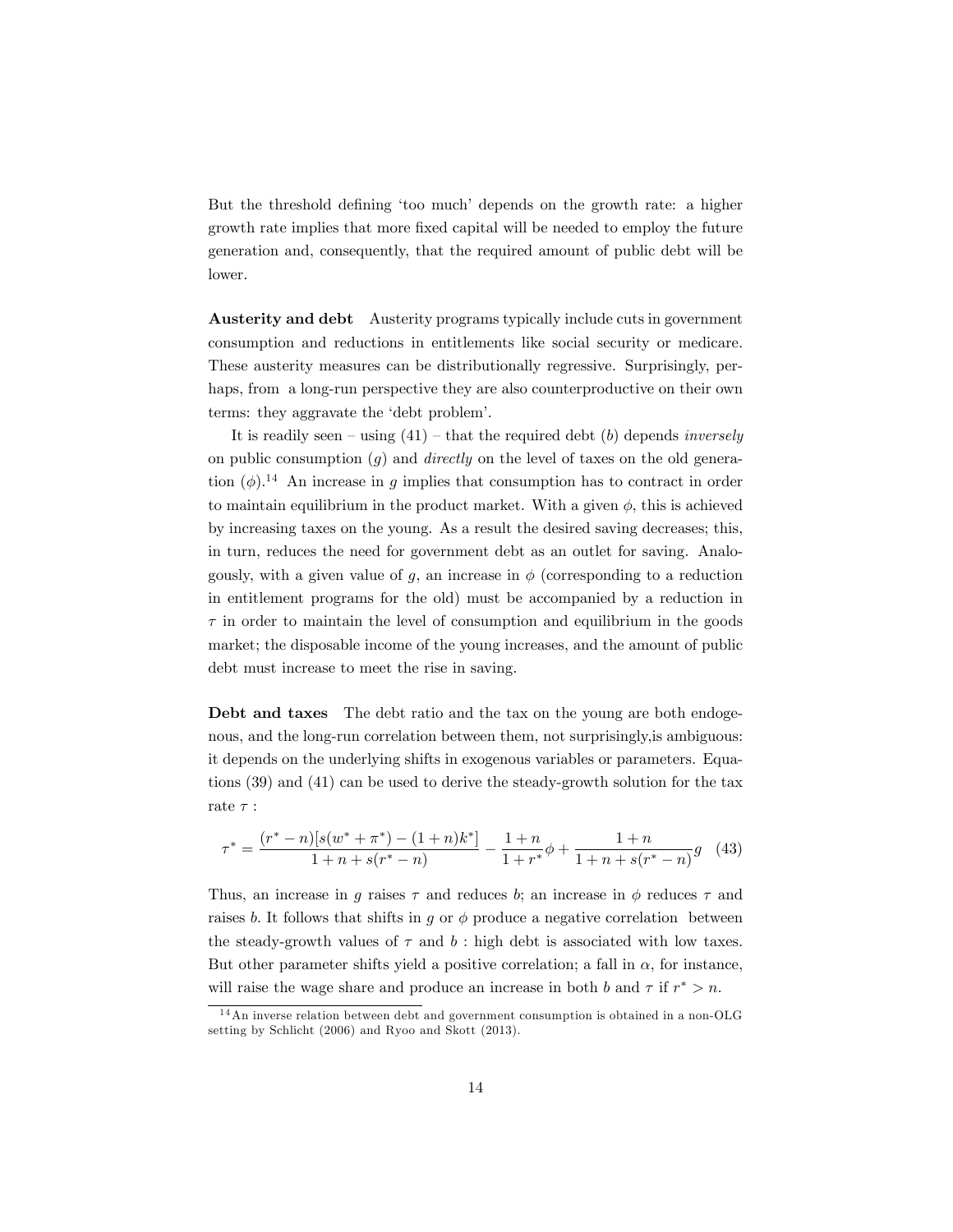#### 5 Conclusion

The possibility of a link between public debt and economic growth has received a great deal of attention following the publication of Reinhart and Rogoff (2010) and Kumar and Woo (2010). Assuming that a negative correlation can be found between debt and economic growth, the key question concerns causation.

The analysis in this paper identifies a long-run causal link from growth to debt: a reduction in the long-run rate of growth will tend to produce an increase in the long-run debt ratio. We have also shown that austerity policies can be counterproductive on their own terms (as well as distributionally regressive): reductions in government consumption and/or in entitlement programs for the old increase public debt in the long run.

The model is abstract and focuses on long-run outcomes (steady states). It has other obvious limitations. Most prominently, perhaps, we have assumed a closed economy. Open (and local) economies are in a very different position than sovereign countries that control their own currency; this paper says nothing about the open-economy issues. A second limitation is the neglect of heterogeneity within generations and questions of intra-generational distribution. Public debt may have regressive distributional effects if taxes on wage income are used to Önance interest payments to the rich. The possible incentive effects of taxes, third, have been ignored; it should be noted, however, that a higher level of debt need not be associated with higher taxes (section 4). The analysis of these and other complicating issues is beyond the scope of this paper.

### Appendix A: Existence and stability of steady states

**Existence** To see the existence of the solution to  $(24)$ , let us define

$$
f(R) \equiv s \left[ \left( \frac{\varepsilon}{\varepsilon - 1} \right)^{\frac{1}{1 - \gamma}} \alpha^{-\frac{1}{1 - \gamma}} \sigma^{-\frac{\gamma}{1 - \gamma}} R^{\frac{1}{1 - \gamma}} - R \right] - 1 - n \tag{A1}
$$

where  $R = r + \delta$ . We then have two cases:

1.  $0 \leq \gamma \leq 1$ :  $f(0) < 0$ ,  $\lim_{R\to\infty} f(R) \to \infty$  and  $f(R)$  is continuous. Therefore there exists  $R \in (0,\infty)$  such that  $f(R) = 0$ . The convexity of  $f(R)$ ensures the uniqueness.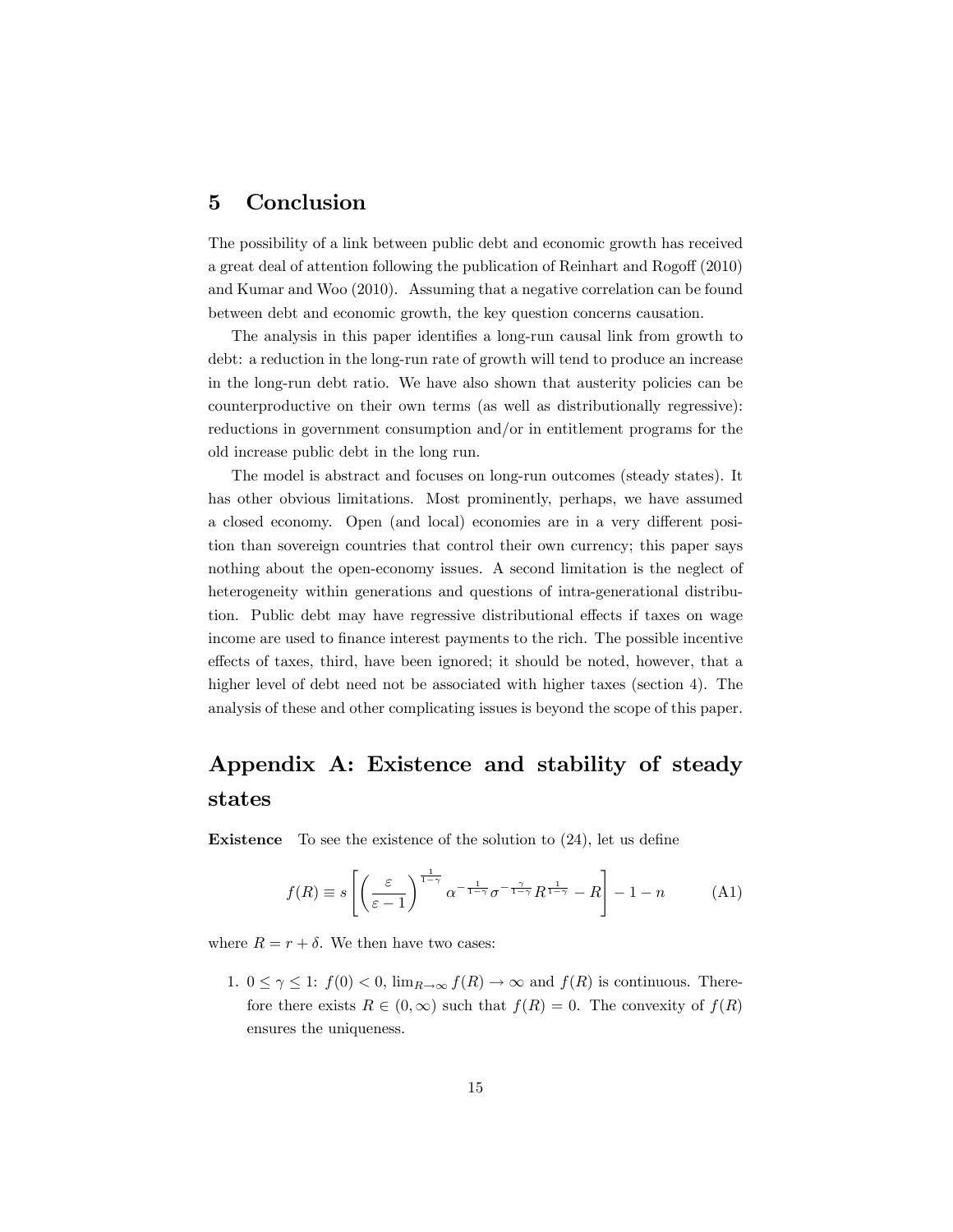2.  $\gamma$  < 0:  $f(0)$  < 0,  $\lim_{R\to\infty} f(R) \to -\infty$  and  $f(R)$  is continuous.  $f(R)$  is concave and initially increasing but decreasing eventually. Therefore if  $\sigma$ is sufficiently large (for given values of  $\varepsilon$  and  $\alpha$ ), there exist two distinct roots, namely,  $R_1$  and  $R_2$  with  $R_1 < R_2$ . Note that the concavity of  $f(R)$ implies

$$
f'(R_1) = s \left[ \frac{1}{1 - \gamma} \left( 1 + \frac{1 + n}{sR_1} \right) - 1 \right] > 0
$$
 (A2)

$$
f'(R_2) = s \left[ \frac{1}{1 - \gamma} \left( 1 + \frac{1 + n}{sR_2} \right) - 1 \right] < 0
$$
 (A3)

Stability The left-hand and the right-hand side of (23) are strictly decreasing in  $r_{t+1}$  and  $r_t$ , respectively. Thus, (23) implies that  $r_{t+1}$  is strictly increasing in  $r_t$ , i.e.,  $dr_{t+1}/dr_t > 0$  for all  $r_t$ . It follows that a fixed point of (23) is locally stable if and only if  $dr_{t+1}/dr_t < 1$  at the point.

 $r_{t+1}$  is a decreasing function of  $K_{t+1}/L_{t+1}$ . To show that  $dr_{t+1}/dr_t < 1$  at a stationary point is therefore equivalent to showing that  $d(K_{t+1}/K_t)/dr_t$  is positive. Intuitively, at a steady state the capital stock grows at the same rate as the labor force; the steady state is stable if a value of  $r$  above the steady growth solution (corresponding to a  $K/L$  below the equilibrium) generates a growth rate of the capital that exceeds the growth rate of the labor force. We have

$$
\frac{K_{t+1}}{K_t} = s(w_t + \pi_t) \frac{L_t}{K_t}
$$
\n
$$
= s \left[ \left( \frac{\varepsilon}{\varepsilon - 1} \right)^{\frac{1}{1 - \gamma}} \alpha^{-\frac{1}{1 - \gamma}} \sigma^{-\frac{\gamma}{1 - \gamma}} (r_t + \delta)^{\frac{1}{1 - \gamma}} - (r_t + \delta) \right]
$$
\n
$$
= f(r_t + \delta) + 1 + n \tag{A4}
$$

The stability results now follow from the properties of the  $f$ -function (see above): (i) if  $0 \le \gamma \le 1$ , the unique stationary solution is stable; (ii) if  $\gamma < 0$ , the low solution for  $r$  is locally stable and the high solution is unstable.

### References

[1] Abel, A.B., Mankiw, N. G. and Zeckhauser, R. J. (1989) "Assessing Dynamic Efficiency: Theory and Evidence". Review of Economic Studies, (1989) 56, pp. 1-20.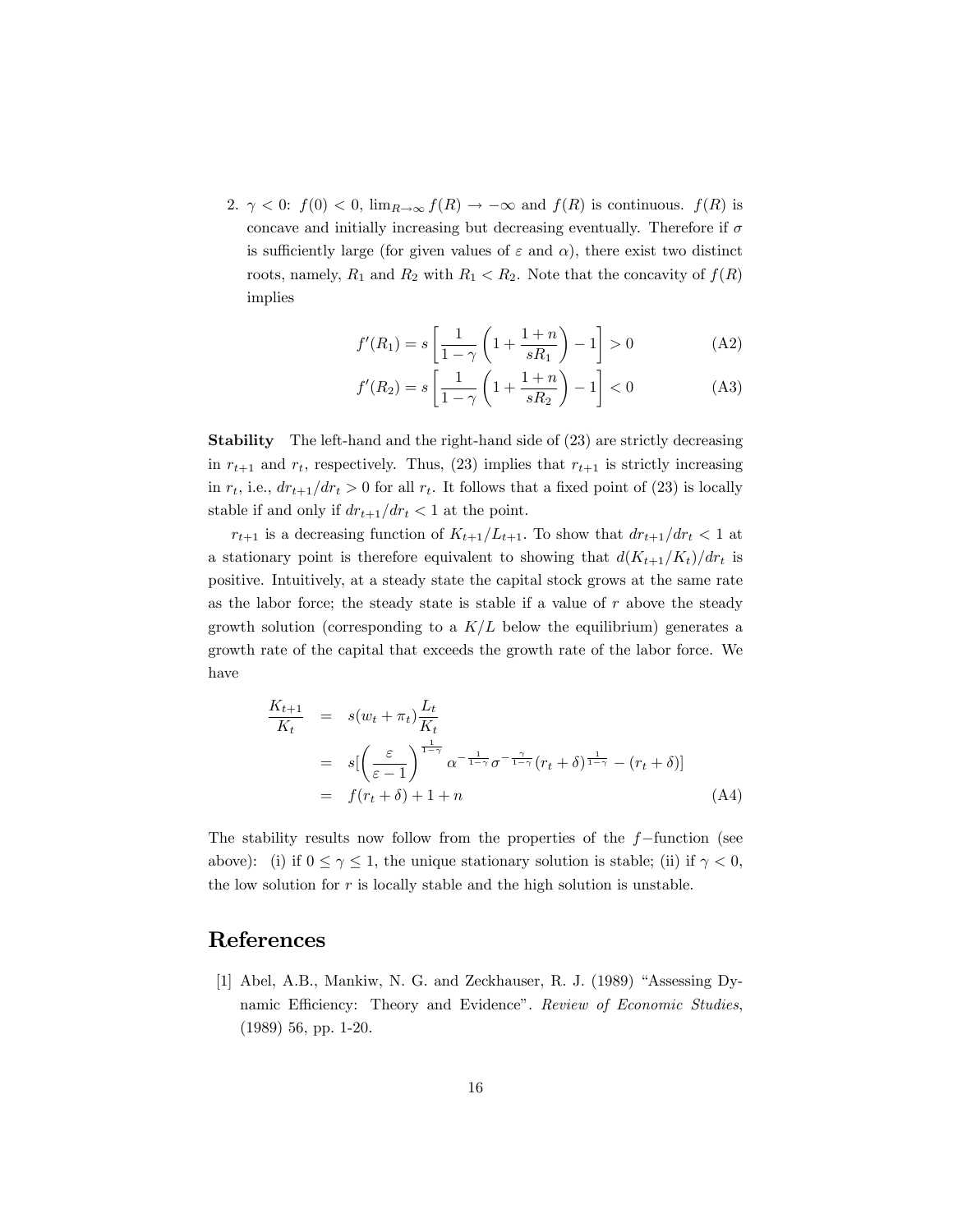- $[2]$  Arestis, P. and Sawyer, M.  $(2010)$  "The return of fiscal policy". *Journal of* Post Keynesian Economics, Vol. 32 (3), pp. 327-346.
- $[3]$  Basu, D.  $(2013)$  "The time series of high debt and growth in Italy, Japan, and the United States". Next New Deal: The Blog of the Roosevelt Institute, April, 2012.
- [4] Bohn, H. (2009) "Intergenerational risk sharing and fiscal policy". Journal of Monetary Economics, 56(6), pp. 805-816.
- [5] Chalk, N.A. (2000) "The sustainability of bond-financed deficits: and overlapping generations approach". Journal of Monetary Economics, Vol. 45, pp. 293-328.
- $[6]$  Costa Lima, B., Grasselli, M., Wang, X-S., and Wu, J.  $(2013)$  "Destabilizing a stable crisis: employment persistence and government intervention in macroeconomics". Working paper, Department of Mathematics and Statistics, McMaster University.
- [7] díAspremont, C., Dos Santos Ferreira, R. and Gerard-Varet, L.-A. (1995) "Imperfect Competition in an Overlapping Generations Model: a Case for Fiscal Policy". Annales d'Economie et de Statistique, 37/38, pp. 531-555.
- [8] Diamond, P.A. (1965) "National debt in a neoclassical growth model". American Economic Review, Vol. 55 (5), pp. 1126-1150.
- [9] Dube, A. (2013) "A Note on Debt, Growth and Causality". working paper, available at http://arindube.com/working-papers/
- $[10]$  Godley, W. and Lavoie, M.  $(2007)$  "Fiscal policy in a stock-flow consistent (SFC) model". Journal of Post Keynesian Economics, Vol. 30, no. 1, pp. 79-100
- [11] Herndon, T., Ash, M. and Pollin, B.  $(2013)$  "Does High Public Debt Consistently Stifle Economic Growth? A Critique of Reinhart and Rogoff." PERI Working Paper Series 322.
- $[12]$  Irons, J. and Bivens, J.  $(2010)$  "Government debt and economic growth". EPI Briefing Paper  $\#271$ . Economic Policy Institute.
- [13] Jacobsen, H-J. and Schultz,  $C(1994)$  "On the Effectiveness of Economic Policy When Competition is Imperfect and Expectations are Rational". European Economic Review, 38, pp. 305-327.